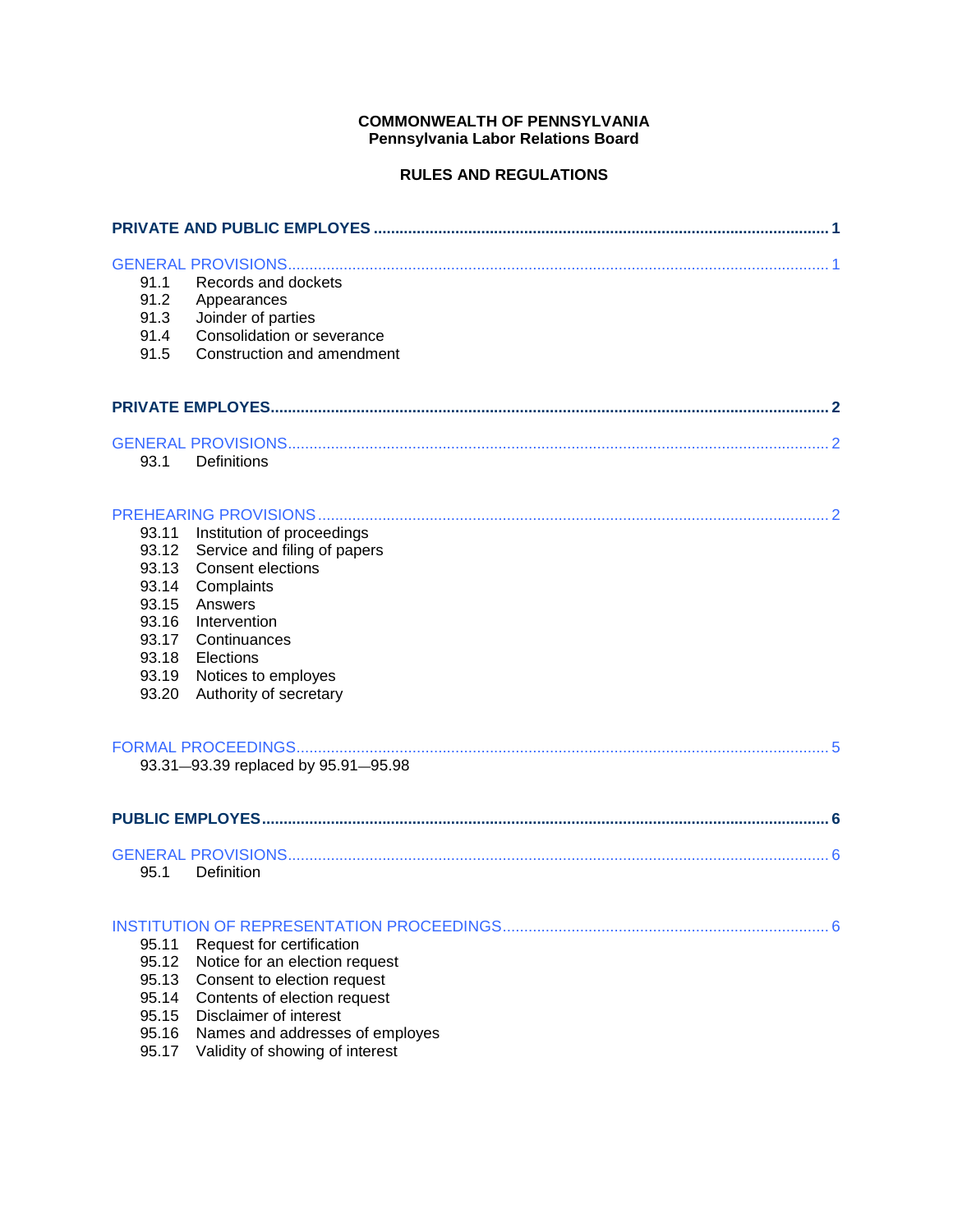| 95.21          | Petition by employes                                      |  |
|----------------|-----------------------------------------------------------|--|
|                | 95.22 Petition by employers                               |  |
|                | 95.23 Unit clarification                                  |  |
|                | 95.24 Amendment of certification                          |  |
|                |                                                           |  |
|                |                                                           |  |
|                | 95.31 Charges                                             |  |
|                | 95.32 Amendment of complaints and answers                 |  |
|                | 95.33 Prosecuting authority<br>95.34 Answers              |  |
|                | 95.35 New matter in the answer                            |  |
|                | 95.36 Offers of fact and proposals                        |  |
| 95.37          | Dismissal                                                 |  |
|                |                                                           |  |
|                | 95.41 Service of papers                                   |  |
| 95.42          | Filing of papers                                          |  |
| 95.43          | Notice                                                    |  |
|                | 95.44 Interventions                                       |  |
|                | 95.45 Continuances                                        |  |
|                | 95.46 Prehearing conferences                              |  |
|                |                                                           |  |
|                | <b>ELECTIONS</b>                                          |  |
| 95.51          | <b>Election process</b>                                   |  |
| 95.52          | Procedures for on-site elections                          |  |
| 95.53<br>95.54 | Procedures for mail ballot elections<br>Voter eligibility |  |
| 95.55          | Challenged voters                                         |  |
| 95.56          | Voters with a disability                                  |  |
| 95.57          | Objections to the Board's conduct of election             |  |
| 95.58          | Unfair practices in connection with election              |  |
| 95.59          | <b>Election results</b>                                   |  |
|                |                                                           |  |
|                |                                                           |  |
| 95.61<br>95.62 | Fact-finding panels<br>Filing of issues                   |  |
| 95.63          | <b>Hearings and Report</b>                                |  |
| 95.64          | Fact-finding and arbitration compensation.                |  |
| 95.65          | [Reserved]                                                |  |
|                | 95.65a Arbitration for school entities and their employes |  |
| 95.66          | Impasses involving court employes,                        |  |
|                | guards at prisons and mental institutions                 |  |
| 95.67          | [Reserved]                                                |  |
|                |                                                           |  |
| 95.71          | Collective bargaining contracts                           |  |
|                |                                                           |  |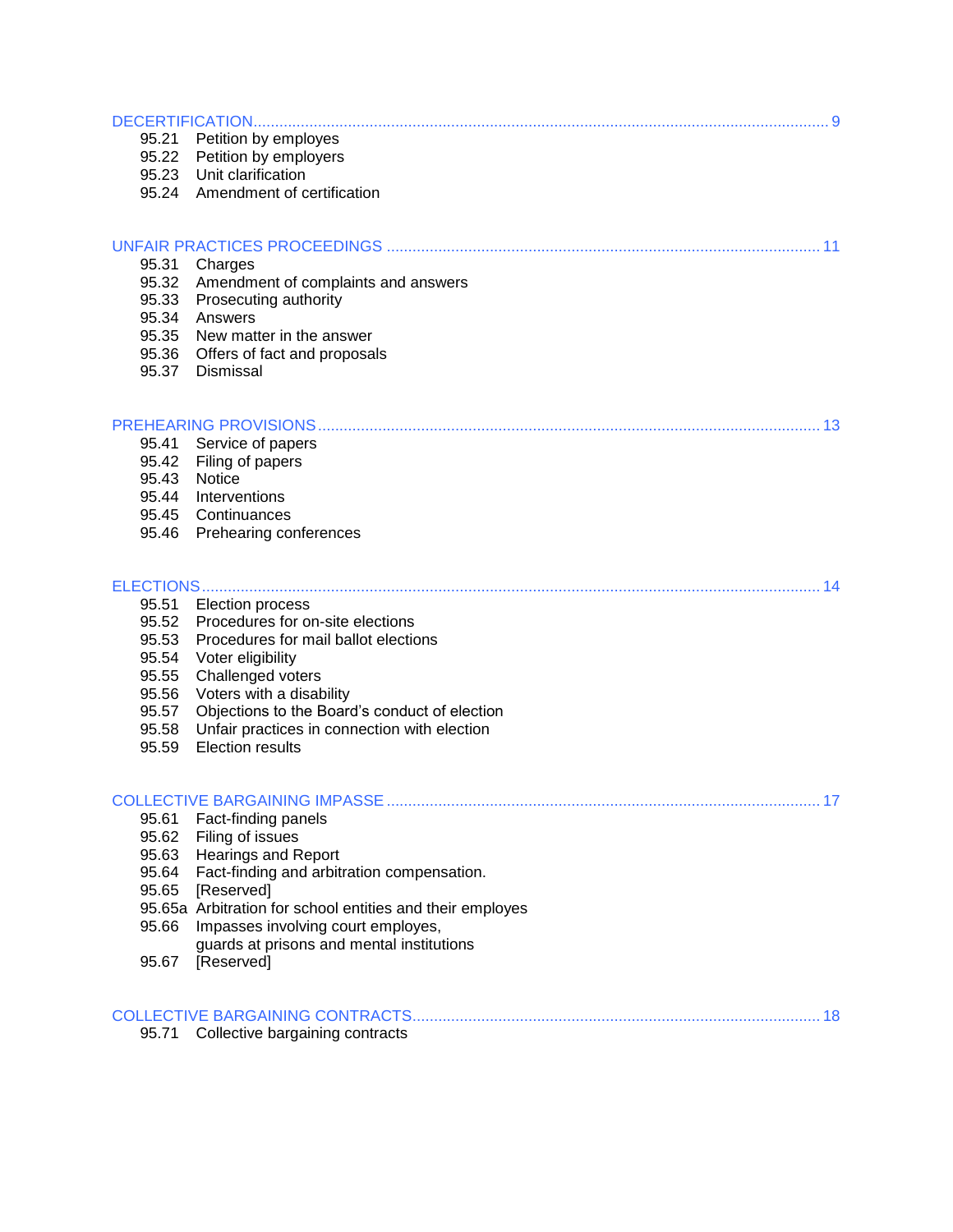| 95.81 | Authority of Secretary and Executive Director |  |
|-------|-----------------------------------------------|--|
| 95.91 | Hearings<br>95.92 Contemptuous conduct        |  |
|       | 95.93 [Reserved]                              |  |
|       | 95.94 Depositions                             |  |
|       | 95.95 Witnesses and subpoenas                 |  |
| 95.96 | Exceptions                                    |  |
|       | 95.97 Motions for withdrawal                  |  |
|       | 95.98 Decisions of the Board                  |  |
|       | 95.99 [Reserved]                              |  |
|       | 95.100 Computation of time                    |  |
|       | 24                                            |  |
|       | 95.111 Political contributions                |  |
|       | 95.112 Illegal contributions                  |  |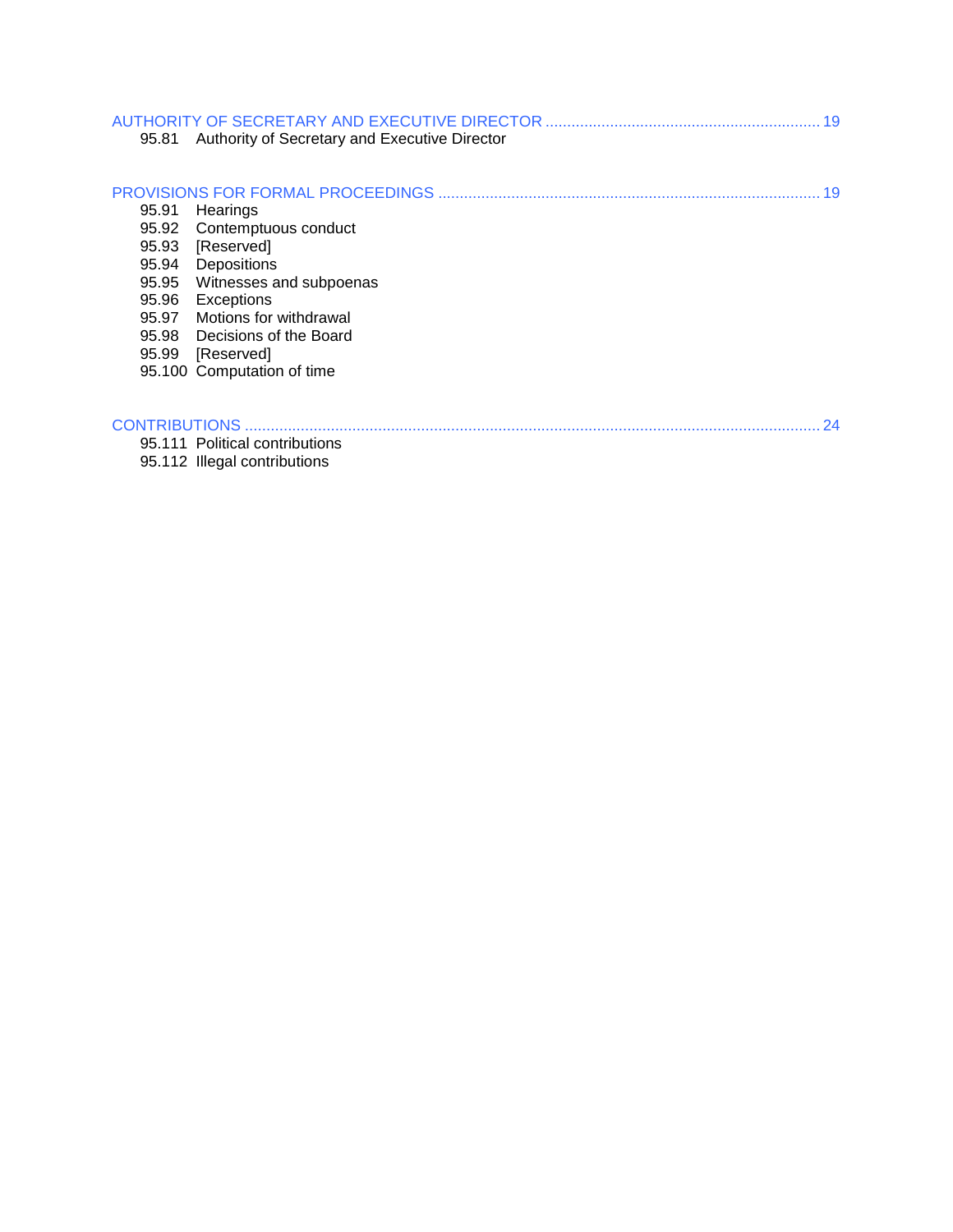### **PRIVATE AND PUBLIC EMPLOYES**

### **GENERAL PROVISIONS**

### <span id="page-3-0"></span>**§ 91.1. Records and dockets.**

The official dockets and original papers pertaining to proceedings before the Labor Relations Board shall be kept at the principal office of the Board in Harrisburg.

### **§ 91.2. Appearances.**

(a) An attorney or other representative desiring to participate in a proceeding before the Labor Relations Board (Board) or a designated agent of the Board, and who wishes to be served with papers, shall file an appearance either by letter, or by a form provided by the Board or by oral request at the hearing. The entry of appearance shall indicate whether the attorney or representative will allow other parties to serve papers filed with the Board by e-mail and, if so, provide a valid e-mail address for service.

(b) A person who has been employed by the Board is not permitted to appear as attorney or representative for a party in a case which was pending before the Board during the period of his employment.

#### **§ 91.3. Joinder of parties.**

(a) A proceeding will not be dismissed because of nonjoinder or misjoinder of parties.

(b) Upon motion of a party or upon motion of the Labor Relations Board, or its trial examiner, parties may be added, dropped or substituted at any stage of the proceedings, upon terms that may be deemed proper. The motions shall be made at or prior to the first hearing in a proceeding unless sufficient cause is shown why it could not have been made at that time. Failure to so move will be deemed a waiver of objections to a nonjoinder or misjoinder.

(c) Persons alleged to have engaged in an unfair labor practice may be joined as parties, whether jointly, severally or in the alternative, and a decision may be rendered against one or more of them upon all of the evidence, without regard to the party by or against whom the evidence has been introduced.

#### **§ 91.4. Consolidation or severance.**

(a) Two or more proceedings may be consolidated by the Labor Relations Board in its discretion.

(b) A proceeding may be severed by the Labor Relations Board in its discretion.

### **§ 91.5. Construction and amendment.**

This chapter sets forth rules for the efficient operation of the Labor Relations Board and the orderly administration of the acts. They are to be liberally construed for the accomplishment of these purposes and may be waived or suspended by the Labor Relations Board at any time and in any proceeding unless the action results in depriving a party of substantial rights.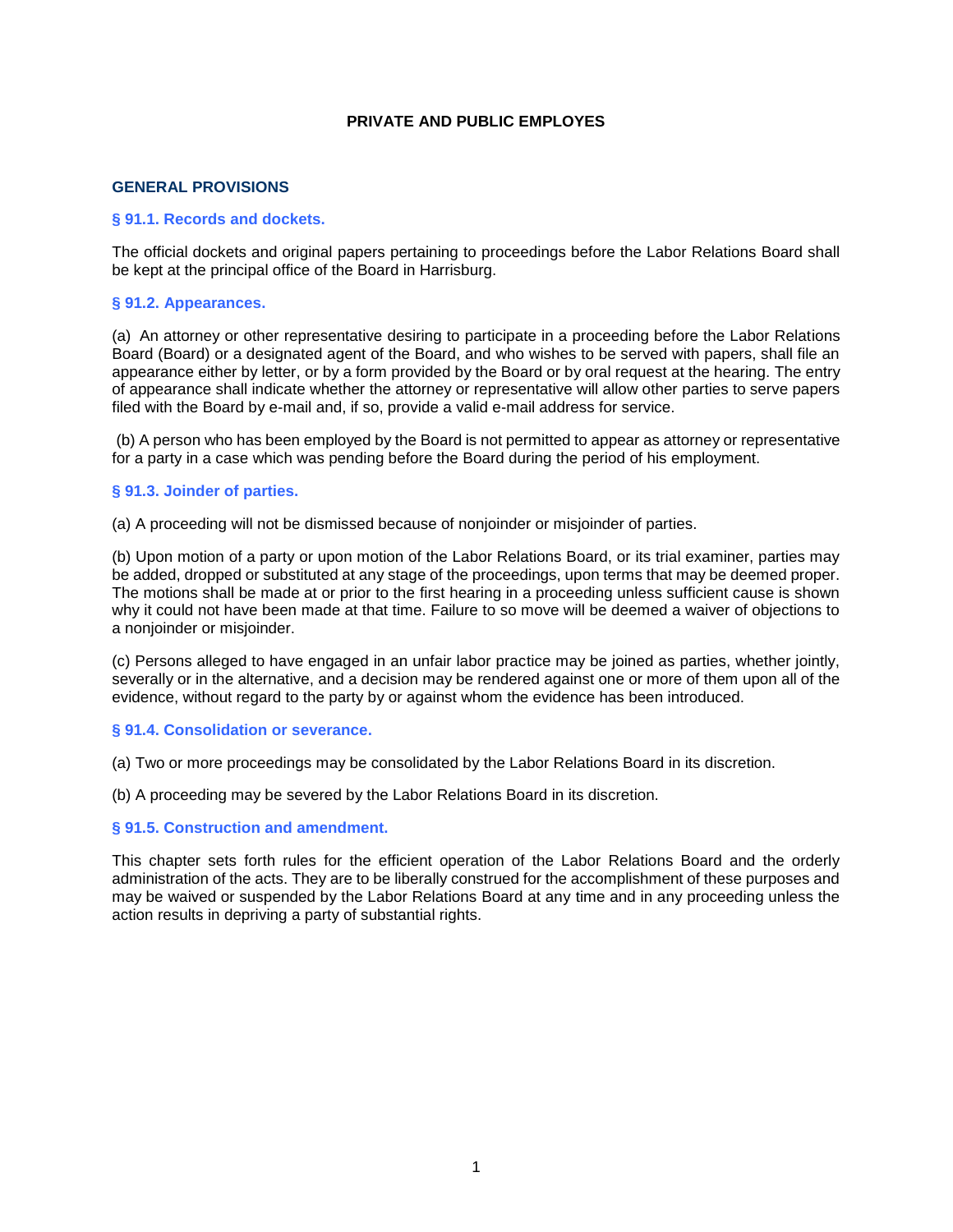### **PRIVATE EMPLOYES**

#### **GENERAL PROVISIONS**

#### <span id="page-4-0"></span>**§ 93.1. Definitions.**

The following words and terms, when used in this chapter, have the following meanings, unless the context clearly indicates otherwise:

*Act*—The Pennsylvania Labor Relations Act (43 P.S. §§ 211.1—211.39) and other acts as are administered in part.

*Board*—The Labor Relations Board.

*Charge*—A charge of unfair labor practices filed under the act.

*Party*—The employer, person or organization filing a charge or petition, or otherwise named in a charge or petition; another person or organization designated in the notice of hearing and served therewith; and another person or organization whose intervention has been permitted by the Board or trial examiner, except as limited by the Board or trial examiner in granting the permission.

*Person, employer, employe, representative, labor organization, unfair labor practice* and *labor dispute*— These terms have the meanings set forth in the acts.

*Petition*—A petition for investigation and certification of a collective bargaining representative filed under the act.

*Trial Examiner*—A person appointed or designated by the Board to conduct a hearing.

### **PREHEARING PROVISIONS**

### <span id="page-4-1"></span>**§ 93.11. Institution of proceedings.**

(a) Charges and petitions instituting proceedings before the Board may be filed with the principal office of the Board in Harrisburg, or with the regional office of the Board in Pittsburgh. Charge and petition forms are available at Board offices.

(b) Charges and petitions may be filed by a person entitled to do so under the act, shall be in writing, shall contain pertinent information required by the act and shall be verified by the person filing the charges and petitions.

(c) In actions before the Board, the first paper filed on behalf of each party shall contain an address at which service of complaints, orders and other processes and papers of the Board may be made. Thereafter, a party may file with the Board an entry of appearance under § 91.2(a) (relating to appearances), which shall form part of the record in the case, setting forth a new address at which the service may be made. If he does not do so, notice sent to him by registered mail at his last address of record shall be equivalent to service.

### **§ 93.12. Service and filing of papers.**

(a) Service of papers on a party shall be made personally, or by certified mail, or by leaving a copy thereof with the person then in charge at the principal office or place of business of the person to be served. Where an attorney or representative has entered his appearance under § 91.2(a) (relating to appearances), complaints, orders and other processes and papers of the Board shall be served on the attorney or representative and need not be served on the party. Service by a party on an attorney or representative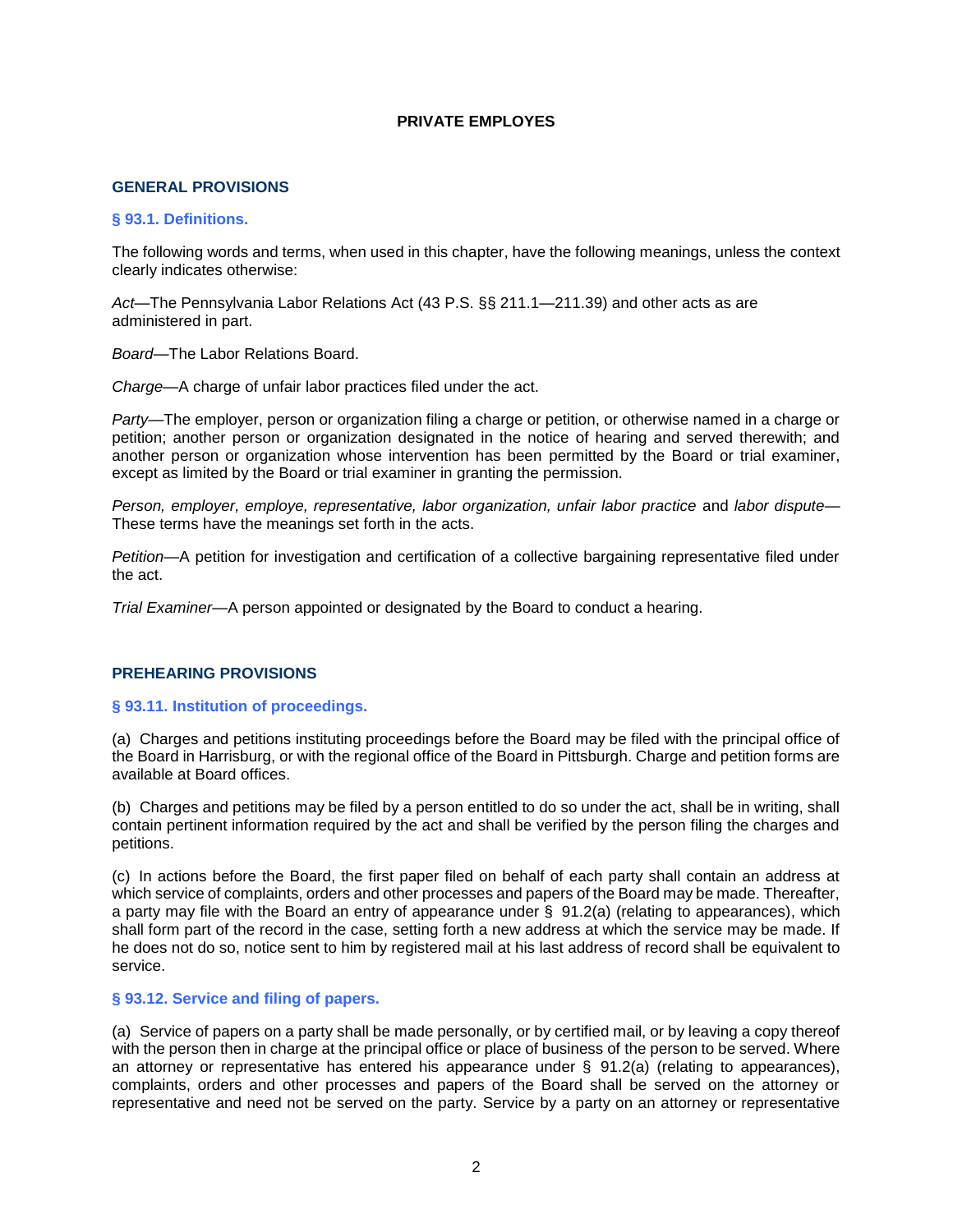who has entered an appearance under §91.2(a), may be made personally, by United States Postal Service first-class mail, or where the attorney or representative has approved service by e-mail in an entry of appearance, by e-mail to the e-mail address provided in the entry of appearance.

### (b) *Methods of Filing with the Board.*

(1) In person at the principal office of the Board in Harrisburg, or with the regional office of the Board in Pittsburgh. If mailed to the Board through the United States Postal Service or third-party courier, the date of filing shall be the date of receipt by the Board in its Harrisburg or Pittsburgh office.

(2) Filings, other than a petition or other document with a showing of interest as defined by § 95.1 (relating to definitions), may be filed with the Board by electronic mail by e-mailing a portable document format (PDF) file of the scanned complete signed document, including attachments and exhibits thereto, to the Board at the Board's designated e-mail address. The date of filing of an e-mailed document shall be the date of receipt by the Board officer or agent in accordance with section 93.12(c).

(c) When the acts, or this chapter or an order of the Board requires the filing of a motion, brief, exception or other paper in a proceeding, the document shall be received by the Board or the officer or agent designated by the Board to receive the document before the close of business of the last day of the time limit, if any, for the filing. Exceptions to this requirement will be at the discretion of the Board.

(d) Papers, pleadings, briefs or other documents filed with the Board shall be legibly typed, printed or otherwise legibly duplicated.

#### **§ 93.13. Consent elections.**

(a) Petitions for consent election may be filed by an employer, individual, group of employes or labor organization entitled so to do under the act.

(b) Petitions for consent election shall be signed and verified by parties thereto and shall include a description of the appropriate unit, a suggested time and place of holding the election and a list of employes with occupations or classifications. A list of employes agreed upon as eligible to vote shall be signed and dated by the parties. Forms are available at Board offices.

(c) During the conduct of a representation hearing the parties thereto may enter into a stipulation for consent election upon forms provided by the trial examiner or by stipulation entered into the record.

### **§ 93.14. Complaints.**

(a) After a charge has been filed, if it appears to the Board that formal proceedings in respect thereto should be instituted, the Board will issue and cause to be served upon the parties a complaint in the name of the Board, stating the alleged unfair labor practices, and containing a notice of hearing before a trial examiner at a place therein fixed and at a time not less than 5 days after the service of the complaint.

(b) In the discretion of the Board, upon due notice to the parties, a complaint may be amended, in such manner as the Board may deem proper, at any time before the issuance of a final decision and order if no new cause of action is added after the statute of limitations has run.

(c) A complaint, or amended complaint, or any part thereof, may be dismissed by the Board on its own motion or a charge may be withdrawn upon the motion of an interested party, if deemed appropriate by the Board, at any time before the issuance of a final decision and order, upon due notice to the parties.

### **§ 93.15. Answers.**

(a) The Board recognizes that the primary purpose of pleadings is the formation of the issues. Consequently, rules pertaining to pleadings will be liberally construed toward effecting that end.

(b) An answer need not be filed in representation cases.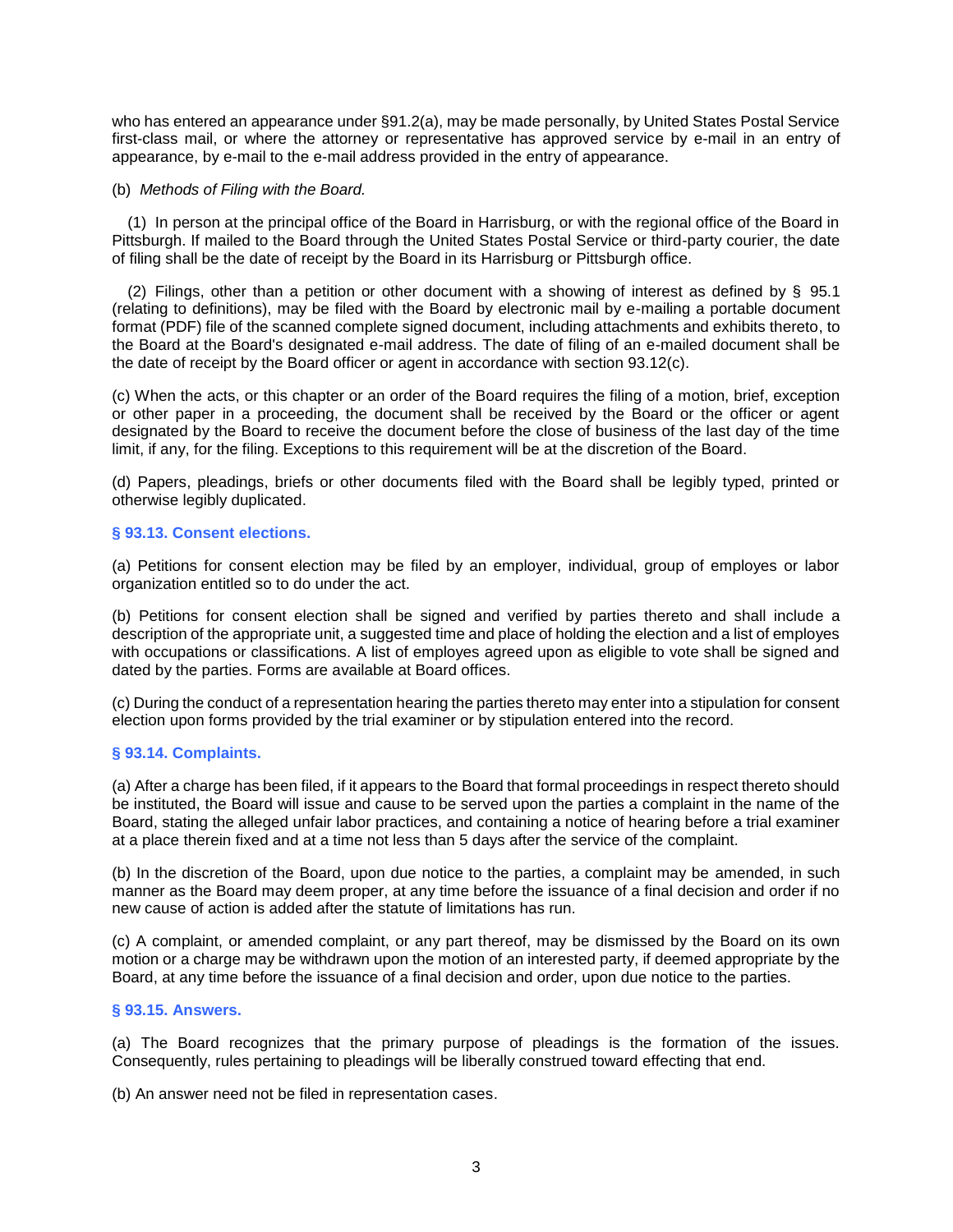(c) In unfair labor practice cases the respondent shall have the right to file an answer to the original or amended complaint. Answers shall be in writing, shall be verified by the person filing the same, and shall be filed with the Board at Harrisburg within the time designated by the Board. Copies of answers shall be served upon the parties to the proceeding. Proof of service of the answer shall be filed with the Board. A party who fails to file an answer shall be deemed to admit only those averments relating to the identity of the parties; other averments shall be deemed to be denied.

(d) Affirmative defenses, including but not limited to, the jurisdiction of the Board, statute of limitations and section 10.1 of the act (43 P.S. § 211.10) shall be pleaded under the heading of new matter in the answer.

(e) Allegations of new matter in the answer shall be deemed denied without the necessity of a reply.

(f) In the discretion of the trial examiner at hearing, or otherwise in the discretion of the Board, an answer may be amended upon motion of the party filing it, upon due notice to the parties, at any time before the issuance of the final decision and order. The motion shall be in writing unless made during the conduct of a hearing.

(g) When the respondent desires to waive hearing on the charges set forth in the complaint and not to contest the proceeding, the answer may consist of a statement that respondent refrains from contesting the proceeding or that respondent consents that the Board may make, enter and serve upon respondent an order to cease and desist from the violations of the act alleged in the complaint. In either case, the answer shall have the same force and effect as if the allegations of the complaint were admitted to be true and shall be deemed to waive a hearing thereon and to authorize the Board, without a hearing, evidence, findings of facts or without any other intervening procedure, to make, enter, issue and serve upon respondent an order to cease and desist from the violations of the act charged in the complaint or such other order as shall be appropriate.

## **§ 93.16. Intervention.**

(a) Motions to intervene shall be in writing, shall specify the grounds for intervention, shall be signed and verified, and a copy shall be served upon the parties to the proceeding and proof thereof filed with the Board.

(b) The trial examiner may permit employers, employes and labor organizations to participate as parties in representation hearings without formal intervention, upon a showing of good cause which reasonably prevented them from having filed a timely motion to intervene.

### **§ 93.17. Continuances.**

(a) Motions for a continuance, made prior to hearing, shall be in writing, shall be filed with the Board at Harrisburg, and shall set forth the reasons for granting the continuance. No motion will be acted upon by the Board unless it is filed at least 72 hours prior to the hearing, and the ruling of the Board thereon will be final. Upon good cause shown, the 72-hour provision or the necessity of a written motion may be waived at the discretion of the Board.

(b) Conflicting engagements of counsel, whether before a court of record or an administrative tribunal, may not constitute sufficient grounds for a continuance of a proceeding before the Board, unless the date for the appearance of counsel in the conflicting engagement was fixed before receipt of notice of the proceeding before the Board.

(c) Agreement of counsel is not of itself sufficient cause for the granting of a continuance.

(d) At a hearing, the trial examiner shall have the right, subject to the approval of the Board, to continue the hearing from day to day, or to adjourn it to a later date, or to a different place, by announcement thereof at the hearing or by other appropriate notice.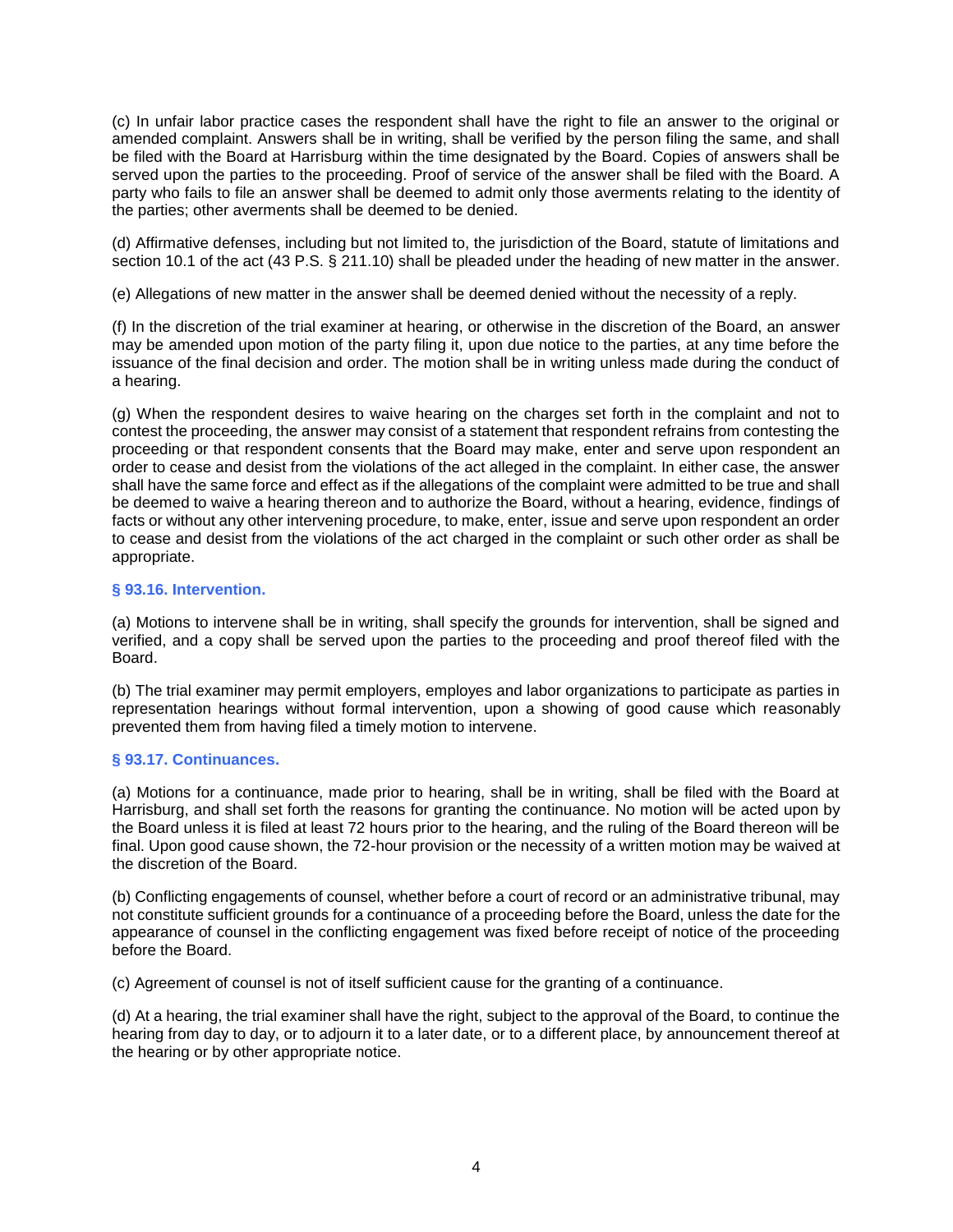### **§ 93.18. Elections.**

Elections shall be governed by §§ 95.51—95.59 (relating to elections).

### **§ 93.19. Notices to employes.**

(a) For the purpose of informing employes affected by representation cases, the posting of notices or orders of the Board at the place of business of the employer, where readily accessible to employes, shall constitute notice.

(b) The Board may, from time to time, require the employer to post notices and orders and to make a return of the posting.

(c) Orders of the Board dismissing charges of unfair labor practices may be posted by the employer, if he so desires, at his place of business, for the information of his employes.

### **§ 93.20. Authority of Secretary.**

The authority of the Secretary of the Board will be governed by § 95.81 (relating to the authority of Secretary and Executive Director).

### **FORMAL PROCEEDINGS**

## <span id="page-7-0"></span>**§ 93.31. Hearings.**

Hearings shall be governed by §§ 95.91—95.98 (relating to provisions for formal proceedings).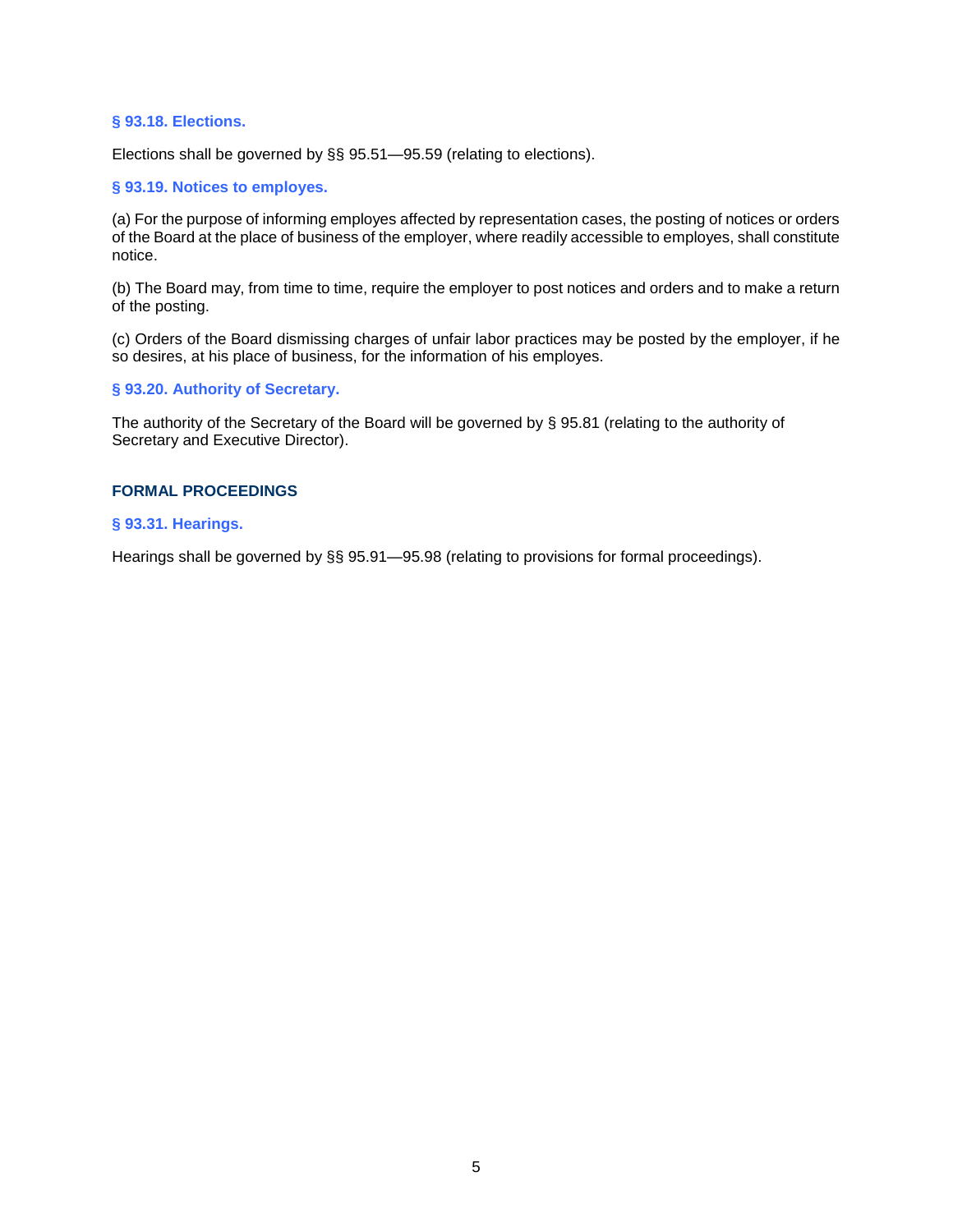### **PUBLIC EMPLOYES**

### **GENERAL PROVISIONS**

#### <span id="page-8-0"></span>**§ 95.1. Definitions.**

The following words and terms, when used in this chapter, have the following meanings, unless the context clearly indicates otherwise:

*Act*—The Public Employe Relations Act (43 P.S. §§ 1101.101—1101.2301).

*Board*—The Pennsylvania Labor Relations Board.

*Hearing examiner*—A person appointed or designated by the Board to conduct a hearing.

*Party*—A person, employe, group of employes, organization or public employer filing a charge, petition, request or application under this chapter; a person, organization or public employer named as a party in a charge, complaint, request, application or petition filed under the act; or a person, organization or public employer whose intervention in a proceeding has been permitted or directed by the Board, secretary or a hearing officer. Nothing in this definition shall be construed to prevent the Board, or a designated officer from limiting participation by a party in the proceedings to the extent of his interest.

*Petition*—A petition for investigation and certification or decertification of a collective bargaining representative filed under the act and this chapter.

*Showing of interest*—A designated percentage of public employes in an allegedly appropriate bargaining unit, or a bargaining unit determined to be appropriate, who are members of an employe organization, who have designated it as their exclusive bargaining representative, or who have signed a petition requesting an election for certification or decertification of public employe representatives. The designations shall consist of written authorization cards or petitions, signed by employes and dated, authorizing an employe organization to represent the employes for the purpose of collective bargaining or requesting an election for certification or decertification of public employe representatives, current dues records or other evidence approved by the Board.

*Unfair practice*—A practice prohibited by the act.

## **INSTITUTION OF REPRESENTATION PROCEEDINGS**

#### <span id="page-8-1"></span>**§ 95.11. Request for certification.**

(a) A public employe, employe organization or group of employes and the public employer may, when the public employe organization represents a majority of the employes in an appropriate unit, jointly submit to the Board a request for certification upon a form to be supplied by the Board.

(b) The request for certification shall set forth the following:

(1) The name, address and telephone number of the public employer and the person to contact, including his title, if known.

(2) The name, address and affiliation, if any, of the employe organization and the name, address and telephone number of its representative.

(3) A description and factual statement in support of the unit claimed to be appropriate for the purpose of exclusive representation.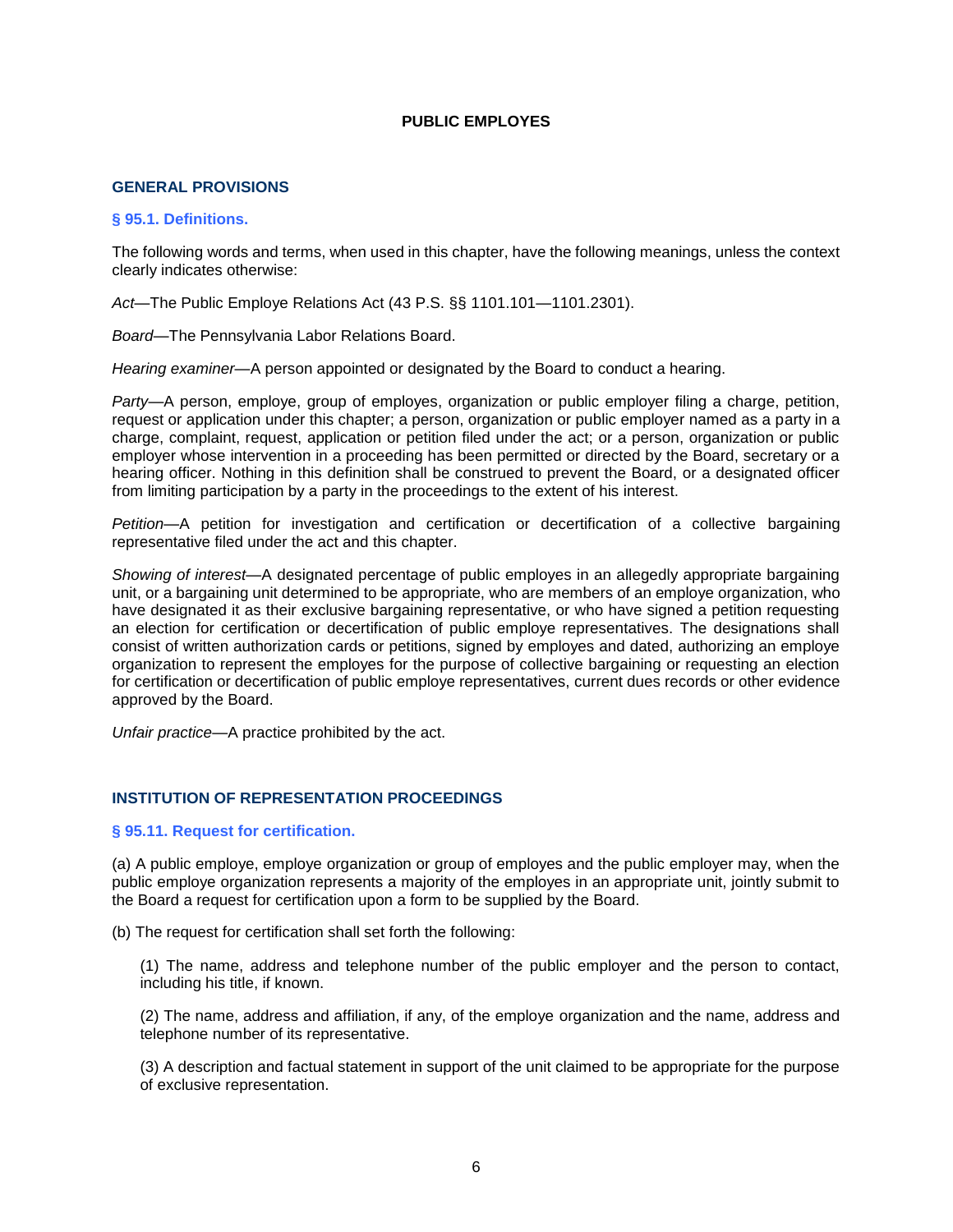(4) The budget submission date of the public employer.

(5) The signatures of the parties, including their titles and telephone numbers.

(6) A statement that the employe organization represents a majority of the employes in the unit and the method of determining the representative majority. Proof of the representative majority shall be submitted to the hearing examiner, if requested.

(7) The names and addresses of known employe representatives, individuals, labor organizations or groups claiming to represent any of the employes in the bargaining unit.

(8) Five days prior to the submission to the Board of the joint request for certification, the employer shall post on the bulletin boards at all locations where employes in the requested unit work a copy of the joint request for certification and a statement that the request will be filed with the Pennsylvania Labor Relations Board, 418 Labor and Industry Building, 651 Boas Street, Harrisburg, Pa. 17121, for the purpose of securing from that Board a certification of [Name of employe representative] as the exclusive bargaining representative for the employes within the unit.

(9) Other relevant facts.

(c) A 15% showing of interest among employes within the requested unit is required before an employe representative may be permitted to intervene.

(d) When the request for certification serves to effectuate the policies of the act, the Board Representative will issue an appropriate order of certification.

#### **§ 95.12. Notice for an election request.**

(a) A public employe, a group of public employes or an employe organization may submit, in writing to a public employer, upon forms prepared by the Board, a notice for an election request.

(b) A notice for an election request shall contain the following:

(1) A statement that 30% or more of the public employes in an appropriate unit desire to be exclusively represented for collective bargaining purposes by a designated representative.

- (2) A description of the unit deemed appropriate.
- (3) A request for a consent election.

#### **§ 95.13. Consent to election request.**

(a) If a public employer consents to an election request by a public employe, a group of public employes or an employe organization, the consent shall be given in writing to the party giving notice within 10 days of the receipt of an election request.

(b) Upon consent to an election request, a joint election request shall be submitted to the Board, in triplicate, upon forms prepared by the Board, which shall include the following:

(1) A description and factual statement in support of the unit deemed appropriate.

(2) The basis for alleging a 30% interest or more.

(3) A list of all unit employes prepared by the employer in the order requested by the Board with occupations or classifications of those agreed upon as eligible to vote.

- (4) Suggested times and places of holding the election.
- (5) The budget submission date of the public employer.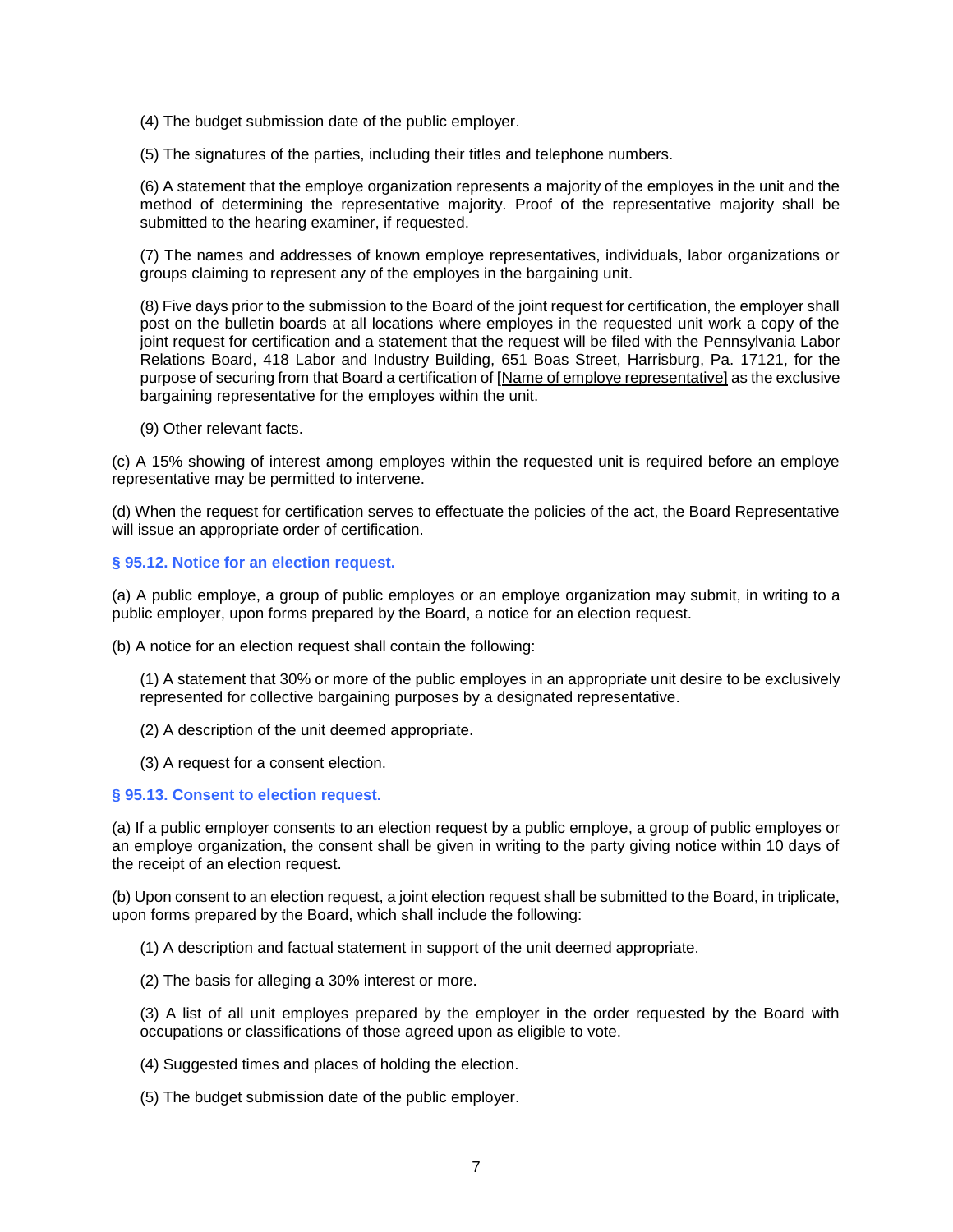(6) A 1% showing of interest among employes within the requested unit is required before another employe representative may be placed on the ballot. A 10% showing of interest among employes within the requested unit is required before another employe representative may be permitted to intervene as a party.

(7) If a public employer refuses to consent within the 10-day period to an election, the party making the request may file a petition for representation election. A public employer may file a petition for representation election if, after receiving a notice for an election request, the moving party thereafter fails to submit a joint election request within 10 days after consent is given by the employer.

(c) Five days prior to the submission to the Board of the joint election request, the employer shall post on the bulletin boards at all locations where employes in the requested unit work, a copy of the joint election request and a statement that the request will be filed with the Pennsylvania Labor Relations Board, 418 Labor and Industry Building, 651 Boas Street, Harrisburg, Pa. 17121, for the purpose of securing from that Board a certification of [Name of employe representative] as the exclusive bargaining representative for the employes within the unit.

## **§ 95.14. Contents of election request.**

A petition for representation election shall, when filed by a public employe, employe organization, a group of public employes or public employer, contain the following:

(1) The name, address and telephone number of the public employer and the person to contact, including his title, if known.

(2) The name and affiliation, if any, of the petitioner and its address and telephone number.

(3) A description and factual statement in support of the unit claimed to be appropriate for the purpose of exclusive representation by the petitioner. The description shall indicate the general classifications of employes to be included and those to be excluded and the approximate number of employes in the unit.

(4) The date of the giving of the notice for election request and date it was accepted or declined by the public employer or a statement that no reply has been received.

(5) The name, address and telephone number of the recognized or certified exclusive representative, if any, the date of the certification or recognition, and the expiration date of an applicable contract, if known to the petitioner.

(6) The budget submission date of the employer.

(7) The signature of the representative of petitioner, including his title and telephone number.

(8) A statement, if appropriate, of the showing of interest of not less than 30% of the employes in the unit and the method of ascertaining the showing of interest. Proof of this statement shall be submitted to the hearing examiner, if requested.

(9) The names, addresses and telephone numbers of known representatives, individuals, labor organizations or groups claiming to represent any of the employes in the bargaining unit.

(10) A 1% showing of interest among employes within the requested unit is required before another employe representative may be placed on the ballot. A 10% showing of interest among employes within the requested unit is required before another employe representative may be permitted to intervene as a party.

(11) Other relevant facts.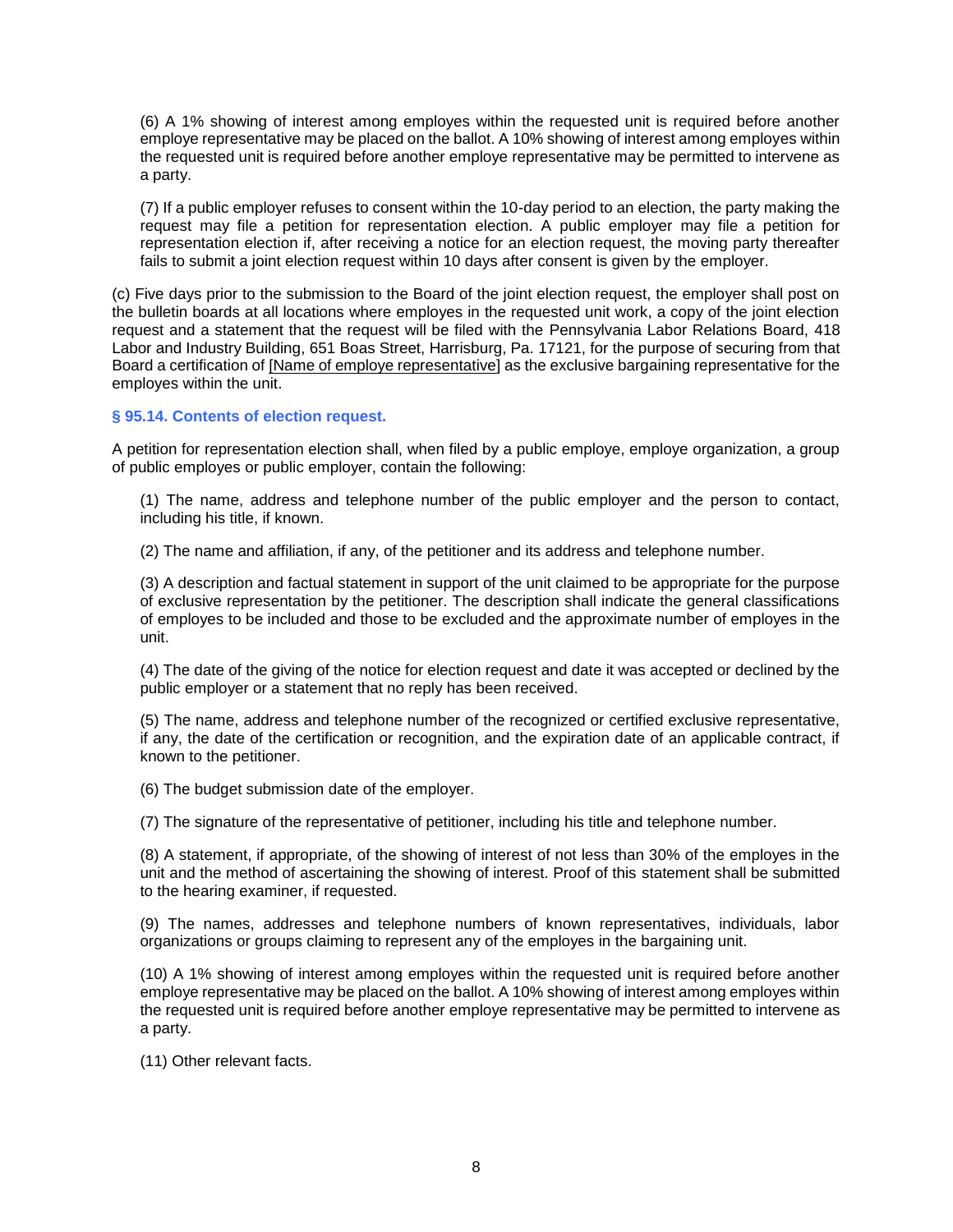#### **§ 95.15. Disclaimer of interest.**

(a) In the event an employe organization shall, at any point prior to the issuance of an order for election, file a disclaimer of interest with the Board Representative, the Board Representative may either dismiss the petition for election or delete the name of the employe organization from the ballot if the conduct of the employe organization is consistent with the disclaimer.

(b) The Board Representative will have the authority to issue an appropriate order decertifying an incumbent representative under a disclaimer of interest.

#### **§ 95.16. Names and addresses of employes.**

Following the determination of the appropriate unit as required by Article VI of the act (43 P.S. §§ 1101.601-1101.607), the Board, or its authorized agent, will have the right to direct the employer to submit forthwith to the Board a list of the names and addresses of the employes in the appropriate unit, the list to be made available by the Board to any party to the proceeding who requests it.

#### **§ 95.17. Validity of showing of interest.**

The showing of interest submitted will not be furnished to any of the parties. The Board or its agents will determine the adequacy of the showing of interest and the decision will not be subject to collateral attack in a hearing.

### **DECERTIFICATION**

#### <span id="page-11-0"></span>**§ 95.21. Petition by employes.**

A petition by a public employe, or a group of public employes, for decertification of public employe representative shall be filed with the Board not sooner than 90 days nor later than 60 days before the expiration date of a collective bargaining agreement; or after the expiration date until a new written agreement has been entered into; or, if no collective bargaining agreement has been entered into, not sooner than 1 year from the date the certification had become effective. The petition shall be on the form supplied by the Board and shall contain the following:

(1) A statement alleging that the employe representative certified by the Board, or currently recognized by the public employer, no longer represents a majority of the employes in the collective bargaining unit in which it is currently recognized or certified.

(2) A statement of the showing of interest of not less than 30% of the employes in the unit and the method of ascertaining the showing of interest. Proof of this statement shall be submitted to the hearing examiner, upon request. A showing of interest shall indicate that the employes no longer desire to be represented for the purpose of collective bargaining by the currently recognized or certified employe representative.

- (3) The name and address of the employer.
- (4) The name and address of the petitioner.
- (5) The name and address of the incumbent representative.
- (6) The date of expiration of the contract.
- (7) The number of employes in the unit.
- (8) The date of the last election.
- (9) Other relevant facts.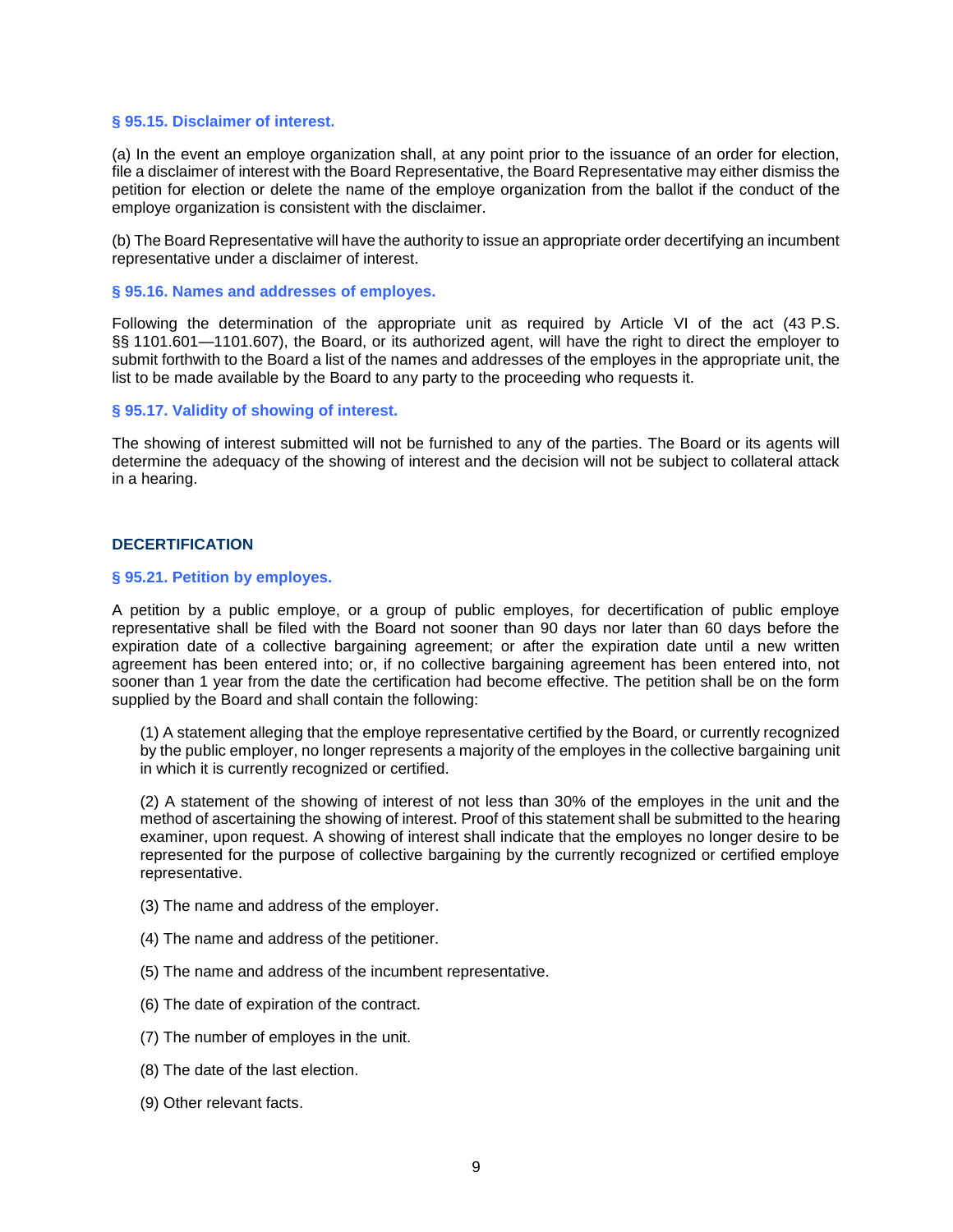### **§ 95.22. Petition by employers.**

A petition by a public employer for decertification of a public employe representative shall be filed with the Board not sooner than 90 days nor later than 60 days before the expiration date of a collective bargaining agreement; or after the expiration date until a new written agreement has been entered into; or, if no collective bargaining agreement has been entered into, not sooner than 1 year from the date the certification had become effective. The petition shall be on the form supplied by the Board and contain the following:

(1) A factual statement indicating a good faith doubt of the majority status of the public employe representative.

- (2) The name of the currently recognized or certified public employe representative.
- (3) The name and address of the employer and a description of the bargaining unit involved.
- (4) The general nature of the business of the employer.
- (5) The name and address of the incumbent representative.
- (6) The date of expiration of the contract.
- (7) The number of employes in the unit.
- (8) The date of the last election.
- (9) Other relevant facts.

#### **§ 95.23. Unit clarification.**

(a) If no question of representation exists, a petition for clarification of an existing bargaining unit may be filed by the collective bargaining representative or by the public employer.

(b) A petition for unit clarification shall contain the following:

- (1) The name of the employer and the name of the collective bargaining representative.
- (2) The address of the employer.

(3) A description of the present bargaining unit and, if the bargaining unit is certified, an identification of the existing certification.

(4) A description of the proposed clarification.

(5) The names and addresses of other persons or employe organizations who claim to represent any employes affected by the proposed clarifications and brief descriptions of the contracts, if any, covering those employes.

(6) The number of employes in the present bargaining unit and in the unit as proposed under the clarification.

(7) The job classifications of employes as to whom the issue is raised and the number of employes in each classification.

(8) A statement by petitioner setting forth the reasons for requesting the clarification.

(9) The name, affiliation if any, and address of the petitioner.

(10) Other relevant facts.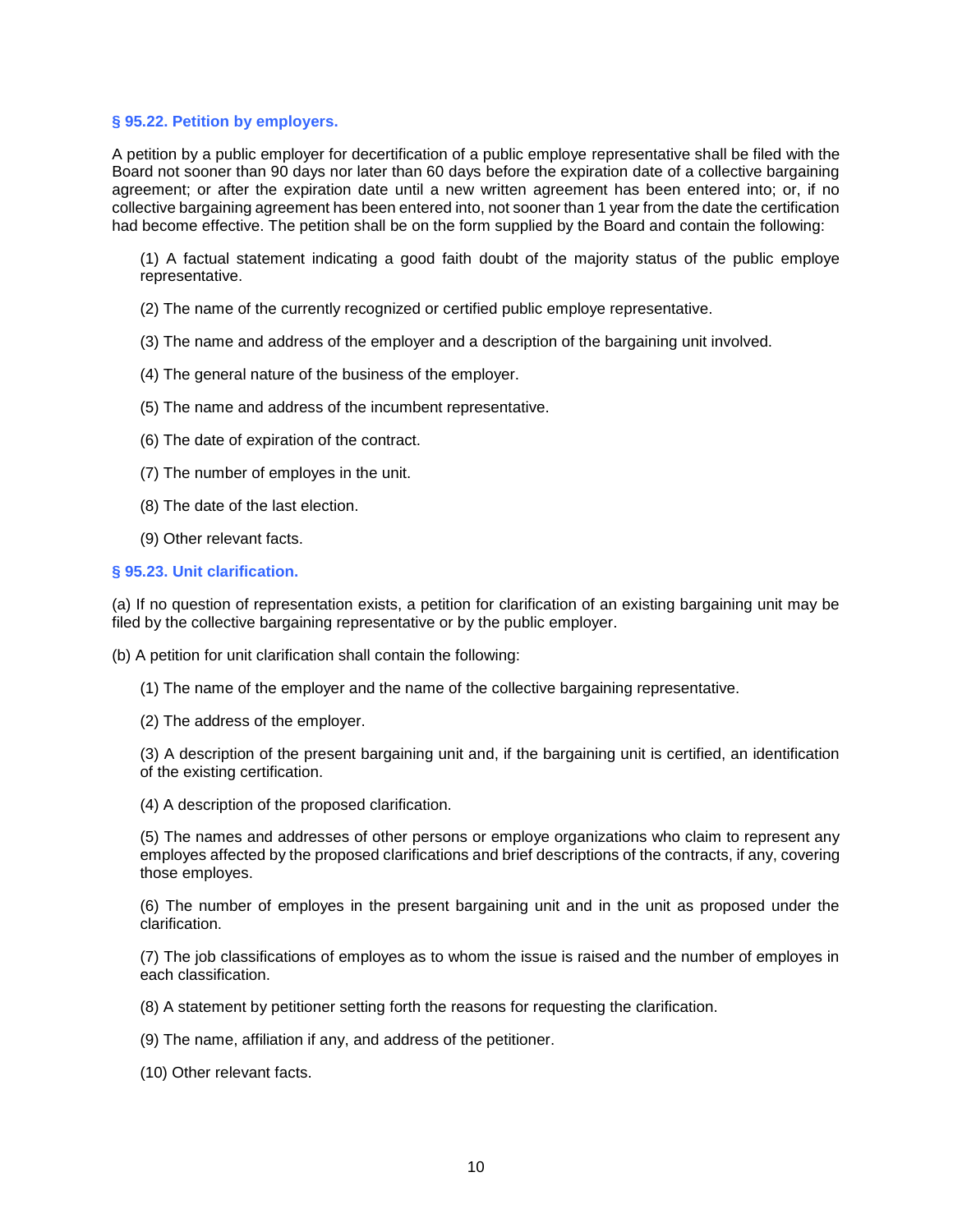(c) When unit clarification is jointly requested by the collective bargaining representative and the public employer, the Board Representative will have the authority to issue an appropriate order of unit clarification.

## **§ 95.24. Amendment of certification.**

(a) If no question of representation exists, a petition for amendment of certification may be filed by the collective bargaining representative or by the public employer.

(b) A petition for amendment of certification shall contain the following:

- (1) The name of the employer and the name of the certified employe organization involved.
- (2) The address of the employer involved.
- (3) Identification and description of the existing certification.
- (4) A statement by petitioner setting forth the details of the desired amendment and reasons therefor.

(5) The names and addresses of other persons or employe organizations claiming to represent any employes in the unit covered by the certification and brief description of the contracts, if any, covering those employes in the unit.

- (6) The name, affiliation if any, and address of the petitioner.
- (7) A brief description of the process utilized in carrying out the affiliation.
- (8) Other relevant facts.

(c) When the requested amendment of certification serves to effectuate the policies of the act, the Board Representative will issue an order amending the certification or other appropriate order.

### **UNFAIR PRACTICES PROCEEDINGS**

#### <span id="page-13-0"></span>**§ 95.31. Charges.**

(a) Charges shall be in writing on forms supplied by the Board and shall be signed and sworn to before a person authorized to administer oaths. An original of the charge shall be filed with the Board by one or more public employes, or an employe organization, acting in their behalf, or by a public employer.

(b) The charge shall include the following information:

(1) The name, address, telephone number and affiliation, if any, of the charging party, and the title of a representative filing the charge.

(2) The name, address and telephone number of the respondent, or respondents, and other party named in the charge.

(3) A clear and concise statement of the facts constituting the alleged unfair practice, including the names of the individuals involved in the alleged unfair practice, the time, place of occurrence and nature of each particular act alleged, and reference to the specific provisions of the act alleged to have been violated.

(c) After a charge has been filed, if it appears to the Board that formal proceedings in respect to the charge should be instituted, the Board, or any member of the Board, or the regional director, may issue and cause to be served upon the parties a complaint in the name of the Board, stating the alleged unfair practices, and containing a notice of hearing before a hearing examiner at a place stated in the complaint and at a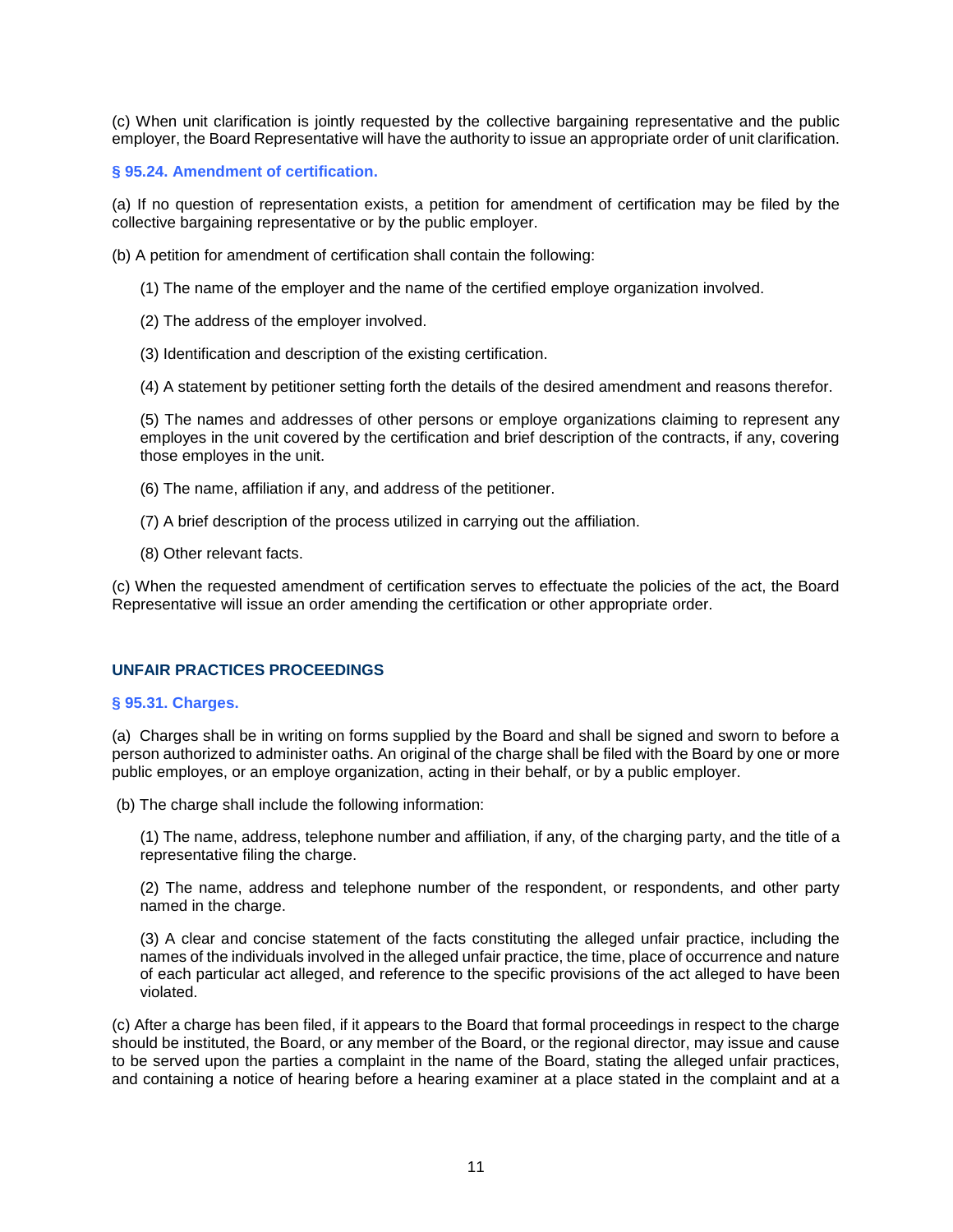time not less than 5 days after the service of the complaint unless involving charges under section 803 or 1201(b)(6) or (7) of the act (43 P.S. § 1101.803 or 1101.1201(b)(6) or (7)).

### **§ 95.32. Amendment of complaints and answers.**

(a) At the discretion of the Board, upon due notice to parties, a complaint may be amended, in such manner as the Board may deem proper, before the issuance of a final decision and order, if no new cause of action is added after the statute of limitations has run.

(b) A complaint, amended complaint or a part thereof, may be dismissed by the Board on its own motion or a charge may, with the approval of the Board, be withdrawn upon the motion of the complainant before the issuance of a final decision and order, upon due notice to all parties.

(c) Subject to the approval of the hearing examiner or the Board, an answer may be amended upon motion of the filing party before the commencement of the testimony. The motion shall be in writing, unless made at the hearing and before commencement of the testimony. A copy of the motion shall be served upon all parties. In the event the complainant is prejudiced by the amendment, a motion for continuance will be granted.

#### **§ 95.33. Prosecuting authority.**

Cases in which complaints are actually issued by the Board shall be prosecuted before the Board, a member of the Board, or its hearing examiner, by the representative of the employe organization or party filing the charge, and, in addition to the charge, or in lieu of it, if the Office of the Attorney General sees fit, by a Deputy Attorney General, especially assigned to this type of case.

#### **§ 95.34. Answers.**

(a) The Board recognizes that the primary purpose of pleadings is the formulation of issues. Consequently, rules pertaining to pleadings will be liberally construed to effect that end.

(b) No answer need be filed in representation cases.

(c) The respondent shall, except in charges provided for in section 803 or 1201(b)(6) or (7) of the act (43 P.S. § 1101.803 or 1101.1201(b)(6) or (7)) file an answer to the original or amended complaint within 15 days from the service of the complaint. Answers shall be verified by the person filing them, and shall be filed with the Board at Harrisburg or at its regional offices. Copies of answers shall be served upon the parties to the proceeding. Proof of service of the answer shall be filed with the Board. A party who fails to file an answer or to specifically deny allegations in the complaint shall be deemed to admit only those averments relating to the identity of the parties; all other averments shall be deemed to be denied.

(d) In the discretion of the hearing examiner at the hearing, or in the discretion of the Board, an answer may be amended upon motion of the party filing it, upon due notice to the parties, before the issuance of the final decision and order. The motion must be in writing unless made during the conduct of the hearing.

#### **§ 95.35. New matter in the answer.**

(a) Affirmative defenses, including but not limited to the jurisdiction of the Board and statute of limitations, shall be pleaded under the heading of new matter in the answer.

(b) Allegations of new matter in the answer shall be deemed denied without the necessity of a reply.

### **§ 95.36. Offers of fact and proposals.**

At any stage of a proceeding, prior to a hearing, where time, the nature of the proceeding, and the public interest permit, interested parties shall have the opportunity to submit to the Board, or a member or agent of the Board, for consideration facts, arguments, offers of settlement or proposals of adjustment.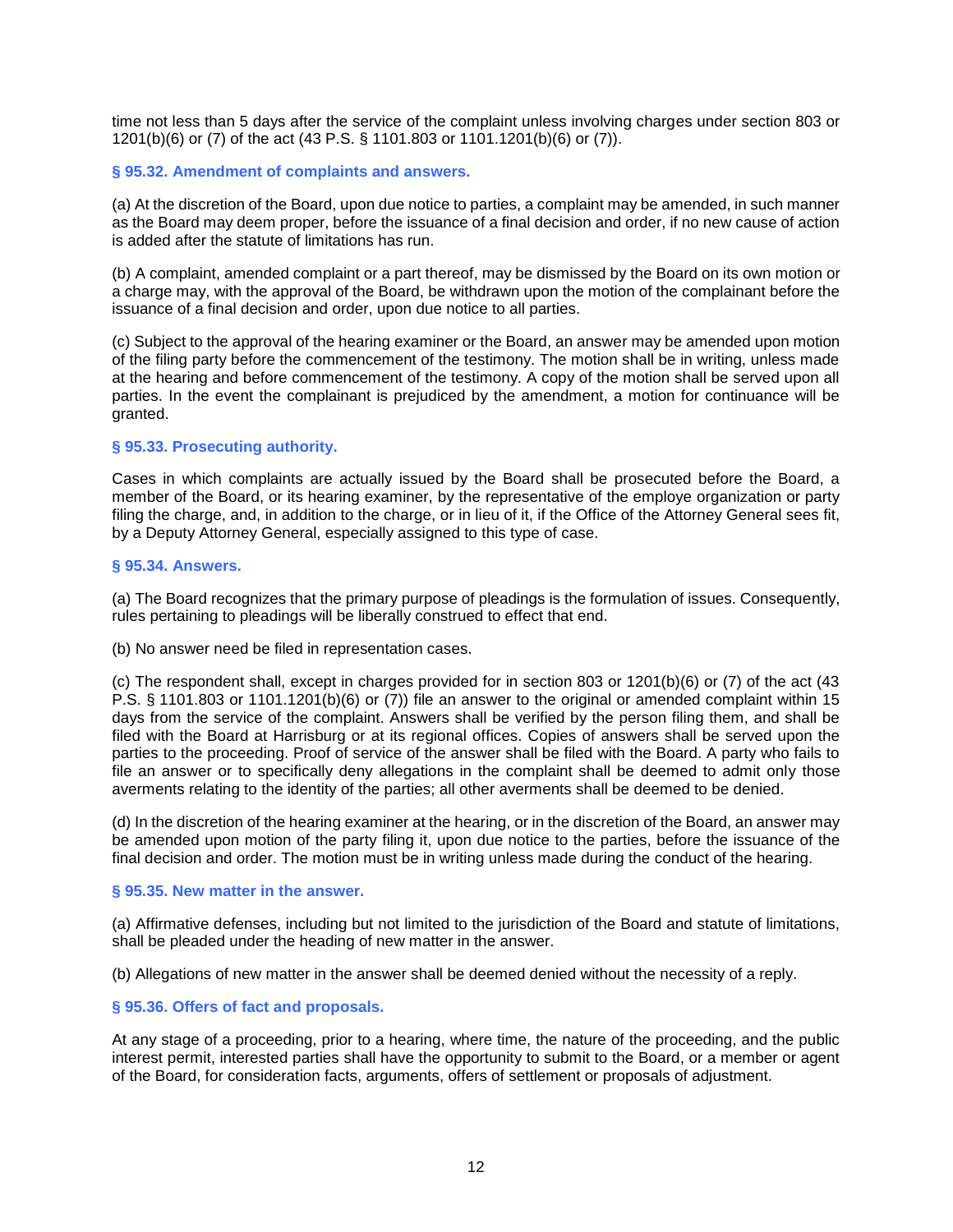#### **§ 95.37. Dismissal.**

Petitions and charges shall set forth fully and specifically all the information and facts required by the act, the rules and the forms supplied by the Board. The Board may, upon a failure to comply with this section, dismiss the petition or charge without further proceedings.

### **PREHEARING PROVISIONS**

#### <span id="page-15-0"></span>**§ 95.41. Service of papers.**

Service of papers on a party shall be made personally, by United States mail, or by leaving a copy of the papers with the person then in charge at the principal office or place of business of the person to be served. Where an attorney or representative has entered his appearance under § 91.2(a) (relating to appearances), complaints, orders and other processes and papers of the Board shall be served on the attorney or representative and need not be served on the party. Service by a party on an attorney or representative who has entered an appearance under §91.2(a) may be made personally, by United States Postal Service first-class mail, or where the attorney or representative has approved service by e-mail in an entry of appearance by e-mail to the e-mail address provided in the entry of appearance.

#### **§ 95.42. Filing of papers.**

(a) When the act, this chapter or an order of the Board requires the filing of a motion, brief, exception or other paper in a proceeding, the document shall be received by the Board or the officer or agent designated by the Board to receive the document before the close of business of the last day of the time limit, if any, for the filing. Exceptions to this requirement will be at the discretion of the Board.

(b) Charges and petitions may be filed with the principal office of the Board in Harrisburg, or with the regional office of the Board in Pittsburgh. Charge and petition forms are available at Board offices.

#### (c) *Methods of Filing with the Board*.

(1) In person at the principal office of the Board in Harrisburg, or with the regional office of the Board in Pittsburgh. If mailed to the Board through the United States Postal Service or third-party courier, the date of filing shall be the date of receipt by the Board in its Harrisburg or Pittsburgh office.

(2) Except for a Joint Election Request (Form PERA-3), Petition (Form PLRB-13 or Form PERA-4), or other document with a showing of interest, filing by electronic mail by e-mailing a portable document format (PDF) file of the scanned complete signed document, including attachments and exhibits thereto, to the Board at the Board's designated e-mail address. The date of filing of an e-mailed document shall be the date of receipt by a Board officer or agent in accordance with section 95.42(a).

(d) Actions before the Board, the first paper filed on behalf of each party shall contain an address including zip code at which service of complaints, orders and other processes and papers of the Board may be made. Thereafter, a party may file with the Board an entry of appearance under § 91.2(a) (relating to appearances), which shall form part of the record in the case, setting forth a new address at which the service may be made. If he does not do so, notice sent to him by United States mail at his last address of record shall be equivalent to service.

(e) Papers, pleadings, briefs or other documents filed with the Board shall be legibly typed, printed or otherwise legibly duplicated.

#### **§ 95.43. Notice.**

(a) The Board will give notice of election at least 10-calendar days before the date of the election. The notice will include a description of the bargaining unit, the form of the ballot, the times and places where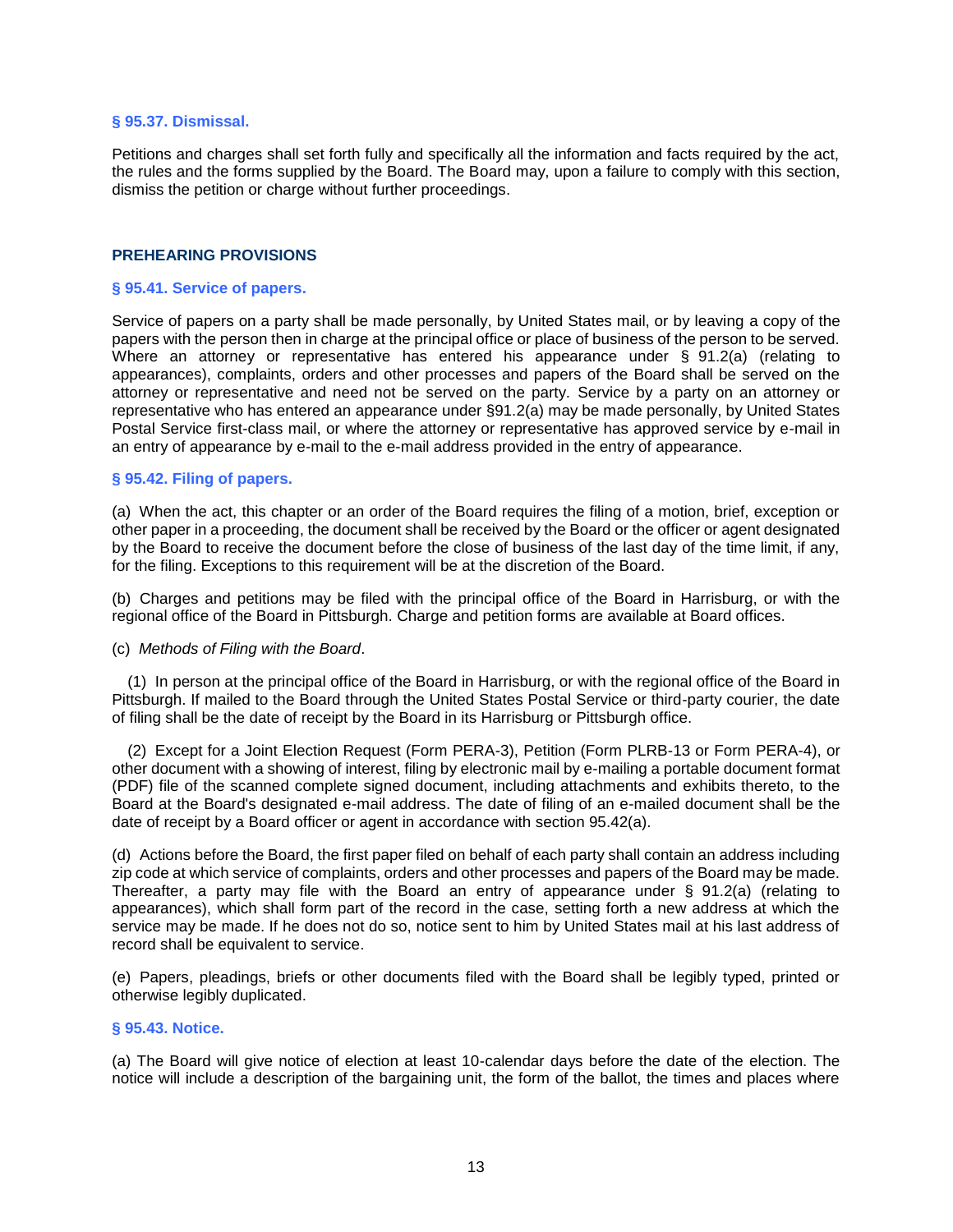the election is to be held, and a list of names of those eligible to vote or reference to the places where the list shall be filed and available for inspection.

(b) Notices may be posted by the Board officer or the Board may direct the employer to post such notices and orders and make a return of the posting.

(c) Notices shall be posted at the place of business of the employer at locations where employes in the requested unit work. The Board may post or order the public employer to post the other orders and notices as it may deem necessary or appropriate.

### **§ 95.44. Interventions.**

(a) Motions to intervene shall be in writing, specify the grounds for intervention, be signed and verified, and a copy shall be served upon the parties to the proceedings. Proof for motions to intervene shall be filed with the Board.

(b) In representation proceedings, the hearing examiner may, subject to § 95.11 (relating to request for certification) permit public employers, public employes and employe organizations to participate as parties without formal intervention, upon a showing of good cause which reasonably prevented them from having filed a timely motion to intervene.

(c) The Board or a member of the Board, or the hearing examiner, as the case may be, may, by orders, permit intervention in person, by counsel, or by other representative to the extent and upon the terms as they may deem proper.

### **§ 95.45. Continuances.**

(a) Motions for a continuance made prior to a hearing shall be in writing, shall be filed with the Board at Harrisburg, and shall set forth the reasons for a continuance and the position of all parties or their representatives to the request. The motion may not be acted upon by the Board unless it is filed at least 72 hours prior to the hearing, and the ruling of the Board shall be final. Upon good cause shown, the 72 hour provision or the necessity of a written motion may be waived at the discretion of the Board.

(b) Conflicting engagements of counsel, whether before a court of record or an administrative tribunal, shall normally not constitute sufficient grounds for a continuance of any proceeding before the Board, unless the date for the appearance of counsel in the conflicting engagement was fixed before receipt of notice of the proceeding before the Board.

(c) Agreement of counsel may not of itself be sufficient cause for the granting of a continuance.

(d) At a hearing, the hearing examiner subject to the approval of the Board, may continue the hearing from day to day, or to adjourn it to a later date or a different place, by announcement of the change at the hearing or by other appropriate notice.

### **§ 95.46. Prehearing conferences.**

In representation, decertification and unfair practice proceedings the Board, on its own motion or upon the written request of either party, may designate a member or hearing examiner to meet with the parties at a time mutually convenient to all, to conduct a prehearing conference for the purpose of delineating the issues and, to the extent possible, agree on the facts, matters or procedures as will facilitate and expedite the hearings, elections or adjudication of the issues.

### **ELECTIONS**

### <span id="page-16-0"></span>**§ 95.51. Election process.**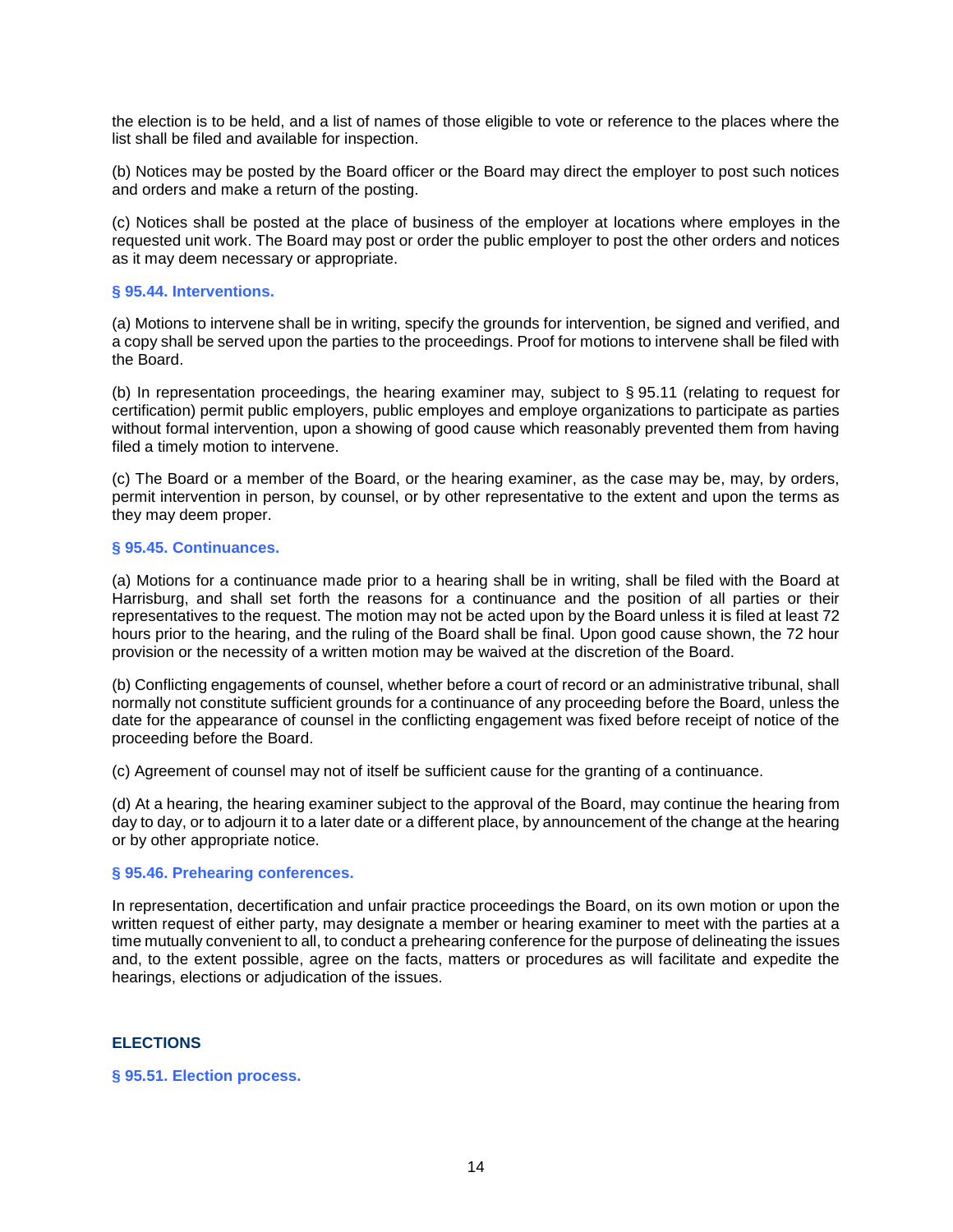(a) Elections will be by secret ballot, at times, places and in the manner the Board or the Board Representative may direct, and will be conducted by a designated agent of the Board, whose determination of questions arising shall be final, subject to review by the Board or the Board Representative.

(b) Ballots will be prepared and issued by the Board. Ballots will contain the name of each representative and a choice of ''no representative.'' The place of priority on the ballot will be determined by the chronological filing or appearance on the dockets of the Board but with the petitioner taking first priority. In a runoff election, the place of priority will be determined by the sequence appearing on the ballot at the prior inconclusive election.

## **§ 95.52. Procedures for onsite elections.**

(a) *Watchers*. Each party to the election will be entitled to be represented by one watcher at each polling place or by additional watchers as the parties may agree, subject to limitations as the Board or its authorized agent may prescribe. Watchers for all parties shall be employes eligible to vote. However, if the employer is unable to find an individual on the list of eligible voters who is willing to serve as a watcher, the employer may choose a nonsupervisory or other appropriate person. If the unit includes supervisors, the parties may use as watchers persons who function at the same level of supervision.

(b) *Polling area*. Before the commencement of an onsite election, the agent of the Board will designate the polling area. No electioneering of any kind may take place within this area. A violation of this requirement by any party or its agent may be ground for setting aside the election.

## **§ 95.53. Procedures for mail ballot elections.**

(a) *Ballot packet*. Each eligible voter will be mailed a packet containing a ballot, a ballot envelope, a preaddressed stamped return envelope and instructions. The return envelopes will have a key number assigned to each voter to assist identification at the ballot count.

(b) *Instructions*. The instructions will direct the voter to mark the ballot in secret placing an ''X'' in the square of the desired choice without identifying the voter. The ballot shall then be folded, inserted into the ballot envelope, the ballot envelope sealed and inserted into the return envelope. The return envelope shall be sealed and the voter shall sign his name in the box provided on the reverse of the sealed return envelope. The instructions will also advise the voter of the date, established in the election order, by which return envelopes must be received by the Board to be canvassed.

(c) *Duplicate packets*. The posted election order will advise voters of a date by which voters who do not receive an election packet should contact the Board at the address or telephone number provided to receive a duplicate packet. The duplicate packets will contain the materials referenced in subsection (a) and be key numbered to prevent casting of more than one ballot by a voter.

(d) *Ballot count*. Returned ballots will be kept secure by the Board and remain unopened in their return envelopes until the date set for counting the ballots. Either by mail before the ballot count, with a copy to all parties, or at the ballot count, each party and the Board shall have an opportunity to challenge any ballots prior to the opening of the return envelopes. Appropriately challenged ballots will not be tallied and will remain in their return envelopes for subsequent proceedings and identification if necessary. Ballots which have not been challenged will be compared to the eligibility list, removed from the return envelope and the return envelopes destroyed. The ballots will then be commingled while remaining sealed in ballot envelopes. The ballot envelopes will then be opened and the results tabulated.

### **§ 95.54. Voter eligibility.**

(a) Employes who are hired and working in the payroll period immediately preceding issuance of the order directing the election shall be eligible to vote in the election, if they remain employed when the election takes place.

(b) The order directing election will have attached a voter eligibility list which will be all those employes in the unit found appropriate. The eligibility list is not dispositive if eligibility of voters is disputed by a party.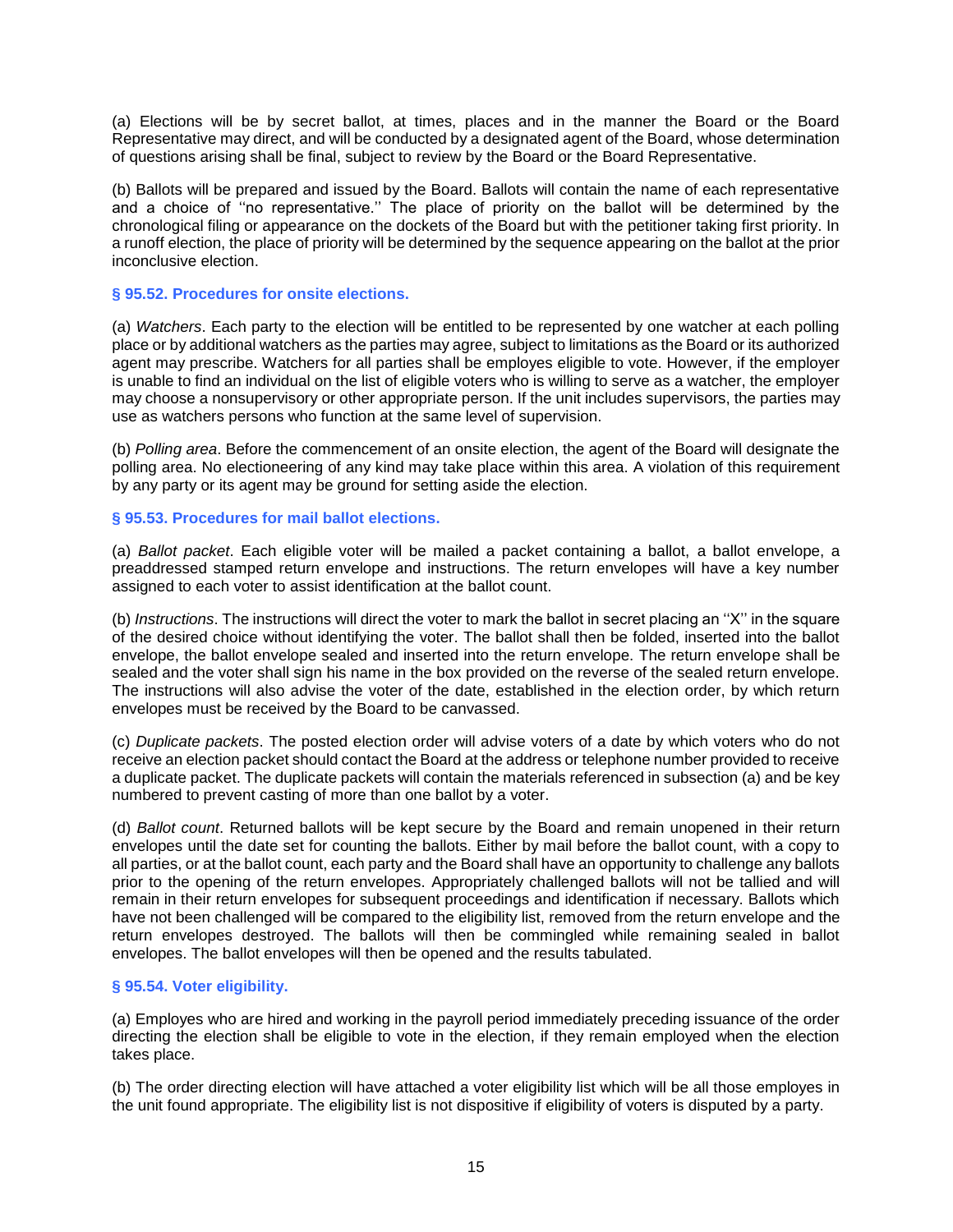### **§ 95.55. Challenged voters.**

(a) A prospective voter may be challenged for cause.

(b) Employes whose names do not appear upon the list certified by the Board as being a complete list of the employes within the defined appropriate unit will be challenged by the agent of the Board.

(c) A challenged voter shall vote but the ballot will not be canvassed. At an onsite election, the challenged ballot will be sealed in a separate, unmarked envelope under the supervision of the agent of the Board, inserted in a special identifiable form envelope provided by the Board for that purpose, and returned to the Board agent. A challenged mail ballot will remain in the return envelope until its validity is determined, if necessary.

### **§ 95.56. Voters with a disability.**

The Board and the parties will provide an opportunity to vote with reasonable accommodation to a voter who because of a physical disability is unable to participate in an election in the manner directed in an election order. Voters with a physical disability who require assistance should contact the Board at either 1601 Labor and Industry Building, Seventh and Forster Streets, Harrisburg, Pennsylvania 17120, (717) 787-1091, or 1513 Pittsburgh State Office Building, Pittsburgh, Pennsylvania 152221, (412) 565-5318. Either prior to or during the prehearing conference conducted under § 95.46 (relating to prehearing conferences) or as otherwise directed by an agent of the Board, the parties to the election shall inform the Board of the circumstance of a disabled voter to allow a ballot to be made available to the voter to be marked and returned to the Board in time for the ballot count. An eligible voter, party or agent of a party to the election may not render assistance to a voter with a disability.

### **§ 95.57. Objections to the Board's conduct of election.**

Objections to the conduct of a Board agent regarding the election shall be filed within 5 working days of the final tally of votes.

### **§ 95.58. Unfair practices in connection with election.**

(a) *Objections*. Objections to the conduct of a party to the election seeking a new election shall be filed as a charge of unfair practices within 5 working days of the final tally of votes. Charges of unfair practices which do not seek as a remedy the conduct of a new election shall be filed within the 6-week limitation period of section 9(e) of the Pennsylvania Labor Relations Act (43 P.S. § 211.9(e)) or the 4-month limitation period of section 1505 of the Public Employe Relations Act (43 P.S. § 1101.1505), as applicable.

(b) *Blocking charges*. If charges of unfair practices are filed before the conduct of an election, the Secretary of the Board or the hearing examiner shall have discretion to block the further processing of a petition seeking an election if the alleged unfair practice, if proved, would likely prevent a fair and free election. The charging party shall have the right to waive the blocking nature of the charges of unfair practices with prejudice to its right to seek a new election based upon the allegations in the charge of unfair practices.

### **§ 95.59. Election results.**

ı.

(a) In elections where challenged ballots affect the election outcome and objections under § 95.57 (relating to objections to the Board's conduct of election) or unfair practices under § 95.58 (relating to unfair practices in connection with election), or both, have been filed, the Board will first resolve the challenged ballots which may render moot charges of unfair practices or election objections.

(b) Each party will be permitted to observe the canvass of the ballots.

<sup>1</sup> Note that Section 95.56 of the rules have not been formally amended to reflect that the Board's Harrisburg office is currently located at 651 Boas Street, Room 418, Harrisburg, PA 17121, and the Pittsburgh Regional Office is currently located at 301 5th Avenue, Suite 320, Pittsburgh, PA 15222.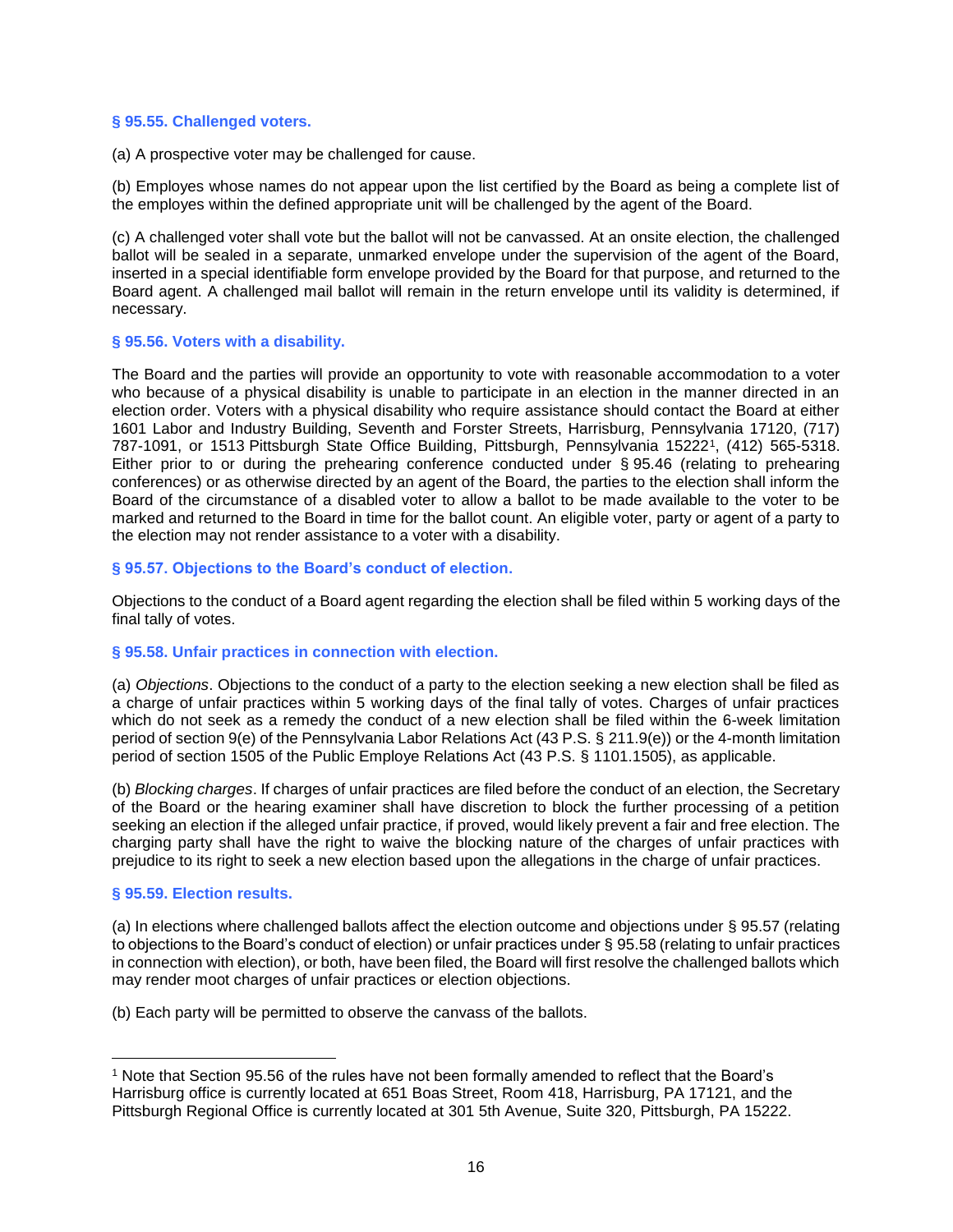### **COLLECTIVE BARGAINING IMPASSE**

#### <span id="page-19-0"></span>**§ 95.61. Fact-finding panels.**

(a) If the Bureau of Mediation notifies the Board of the failure of the parties to have reached an agreement within the time provided by the act, the Board may appoint a fact finding panel consisting of either one or three members.

(b) If the Board is requested by a school entity or employe organization to appoint a fact-finding panel under section 1122-A(a)(2) of the Public School Code of 1949 (24 P.S. § 11-1122-A), the Board will appoint a fact-finding panel which may consist of either one or three members.

(c) If a school entity and employe organization mutually agree to fact-finding under section 1122-A(a)(3) of the Public School Code of 1949, the Board will appoint a fact-finding panel which may consist of either one or three members.

(d) The Board may appoint a fact-finding panel under section 1122-A(a)(4) of the Public School Code of 1949 which may consist of either one or three members.

(e) Immediately following the appointment, the Board will notify the panel members and all parties of the appointment, requesting the panel to proceed with the holding of hearings, giving due notice of the time and place of the hearing in writing to all parties.

### **§ 95.62. Filing of issues.**

Within 5 days of receipt of notice from the panel, the parties shall file with the panel written statements of the issues in dispute, a copy of the current collective bargaining agreement, if any, and a summary of the position of the party regarding each unresolved issue. A copy of the statements shall be served upon the other party. The matters to be considered by the panel should be limited to those set forth in the statements.

### **§ 95.63. Hearings and report.**

(a) The hearings before the panel are private. While the panel need not insist upon adherence to the legal rules of evidence, it shall, however, base its findings of fact and recommendations upon reliable and credible evidence produced at the hearings.

(b) The panel shall conduct evidentiary hearings as required. For purposes of hearing, the fact-finding panel shall have the power to direct the time, place, course and conduct of the hearings, administer oaths and affirmations, examine witnesses and documents, take testimony and receive evidence, and issue subpoenas to compel attendance of witnesses and the production of papers and records relevant to the matters before the panel. Costs associated with obtaining a hearing room will be borne by the parties.

(c) The panel shall issue its findings of fact and recommendations in writing to the parties and thereafter make them public in accordance with the provisions of law.

#### **§ 95.64. Fact finding and arbitration compensation.**

The Board will maintain a list of candidates available for service on the panels to be appointed. Prior to the appointment, fact finders shall have filed with the Board a resume of their qualifications and requested fees for services to be rendered. The services provided by the fact finders shall be compensated in accordance with a schedule of rates approved by the Board.

### **§ 95.65. [Reserved].**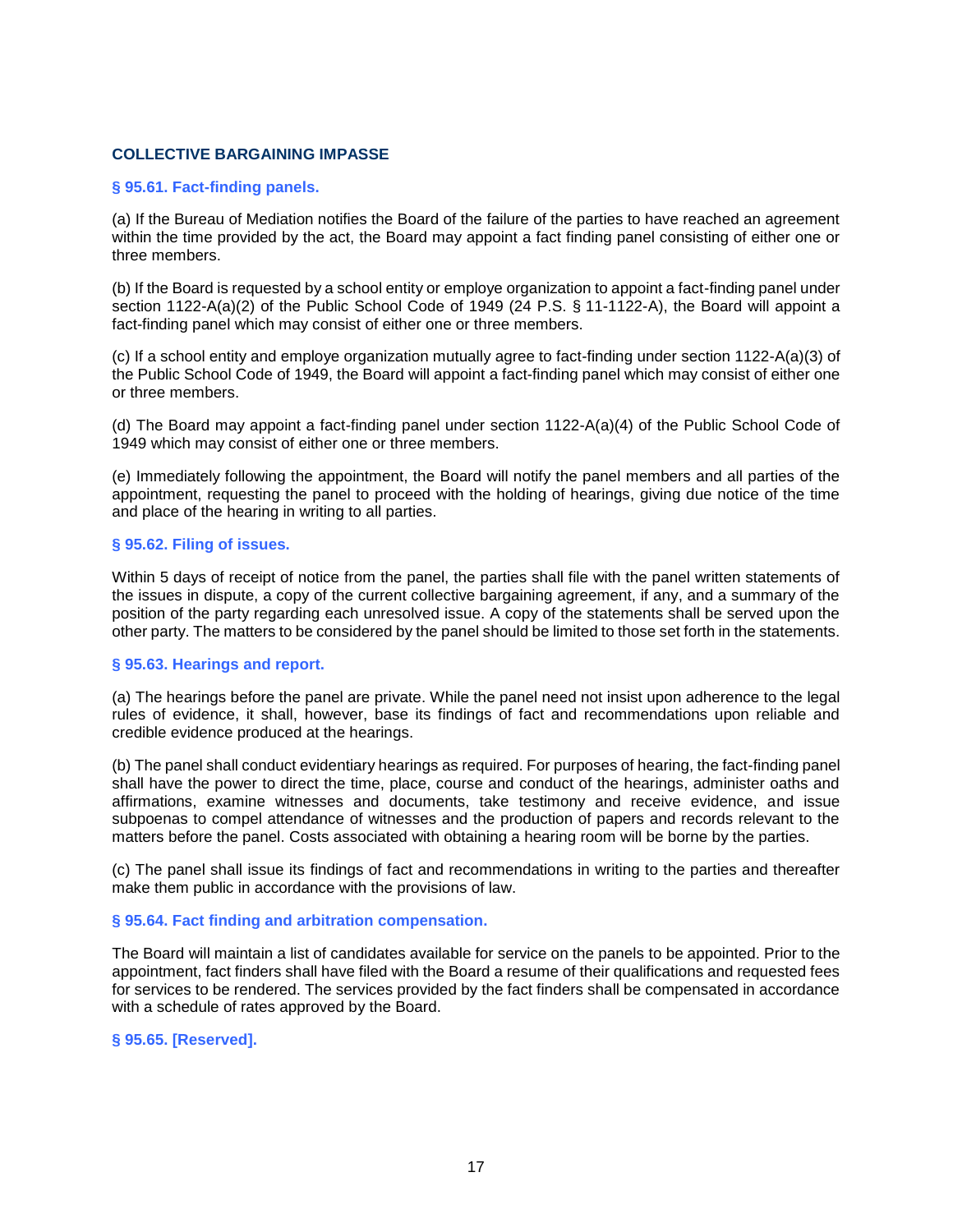### **§ 95.65a. Arbitration for school entities and their employes.**

(a) *Voluntary binding arbitration.* Notwithstanding the provisions of the act of July 9, 1992 (P.L. 403, No. 88) (Act 88), which amended the act, a school entity and an employe organization may submit an impasse to voluntary binding arbitration under section 804 of the act (43 P.S. § 1101.804) with the proviso that a decision of the arbitrators which would require legislative enactment to be effective shall be considered advisory only.

#### (b) *Compensation for arbitrators under Act 88.*

(1) The partisan arbitrators selected by the parties under section 1124-A(1) of the Public School Code of 1949 (24 P.S. § 11-1124-A) and the impartial arbitrator selected under section 1124-A(2) shall be compensated for purposes of section 1124-A(3)(ii) in accordance with a schedule of rates approved by the Board at a regularly scheduled meeting. Once adopted, the schedule of rates and costs shall continue in effect until redetermined by the Board. Compensation for partisan arbitrators selected under section 1124- A(1) in excess of the Board approved schedule of rates shall be borne solely by the party which selected the arbitrator.

(2) Within 30 days of the completion of the arbitration process, the impartial arbitrator and partial arbitrators, if any, shall submit to the Board a detailed statement of the costs, setting forth the dates and time spent in hearing and preparation of the award.

#### **§ 95.66. Impasses involving court employes, guards at prisons and mental institutions.**

(a) Impasses involving units of guards at prisons or mental hospitals or units of employes directly involved with the functioning of courts of this Commonwealth, unresolved by the intervention of mediation, shall be submitted to arbitration under section 805 of the act (43 P.S. § 1101.805). The Bureau of Mediation shall notify the Board of an impasse and the need for invoking arbitration.

(b) Prior to appointment, arbitrators shall have filed with the Board a resume of their qualifications and requested fees for services to be rendered. The services provided by arbitrators will be compensated in accordance with a schedule of rates approved by the Board.

(c) The impartial arbitrator chosen under section 806(1) or (2) of the act (43 P.S. § 1101.806(1) or (2)) shall notify the Board of the selection or appointment prior to assuming duties as third member and chairperson.

(d) Third member arbitrators chosen under section 806(1) or (2) of the act (43 P.S. § 1101.806(1) or (2)) will be compensated by the Board. See 43 P.S. § 1101.806(a). Within 30 days of completion of the arbitration process, the third member arbitrator shall submit to the Board a detailed statement of costs, plus expenses, setting forth the dates and time spent in research, hearing and preparation of the report. The Board will periodically determine a schedule of rates and costs for these purposes at a regularly scheduled meeting. The schedule will be published and made of record and continue in effect until redetermination by the Board.

**§ 95.67. [Reserved].**

## **COLLECTIVE BARGAINING CONTRACTS**

### <span id="page-20-0"></span>**§ 95.71. Collective bargaining contracts.**

Copies of collective bargaining contracts entered into between a public employer and a certified employe representative following the issuance of a certification shall be filed with the Board within a period of 30 days after the date of the execution of the collective bargaining contracts.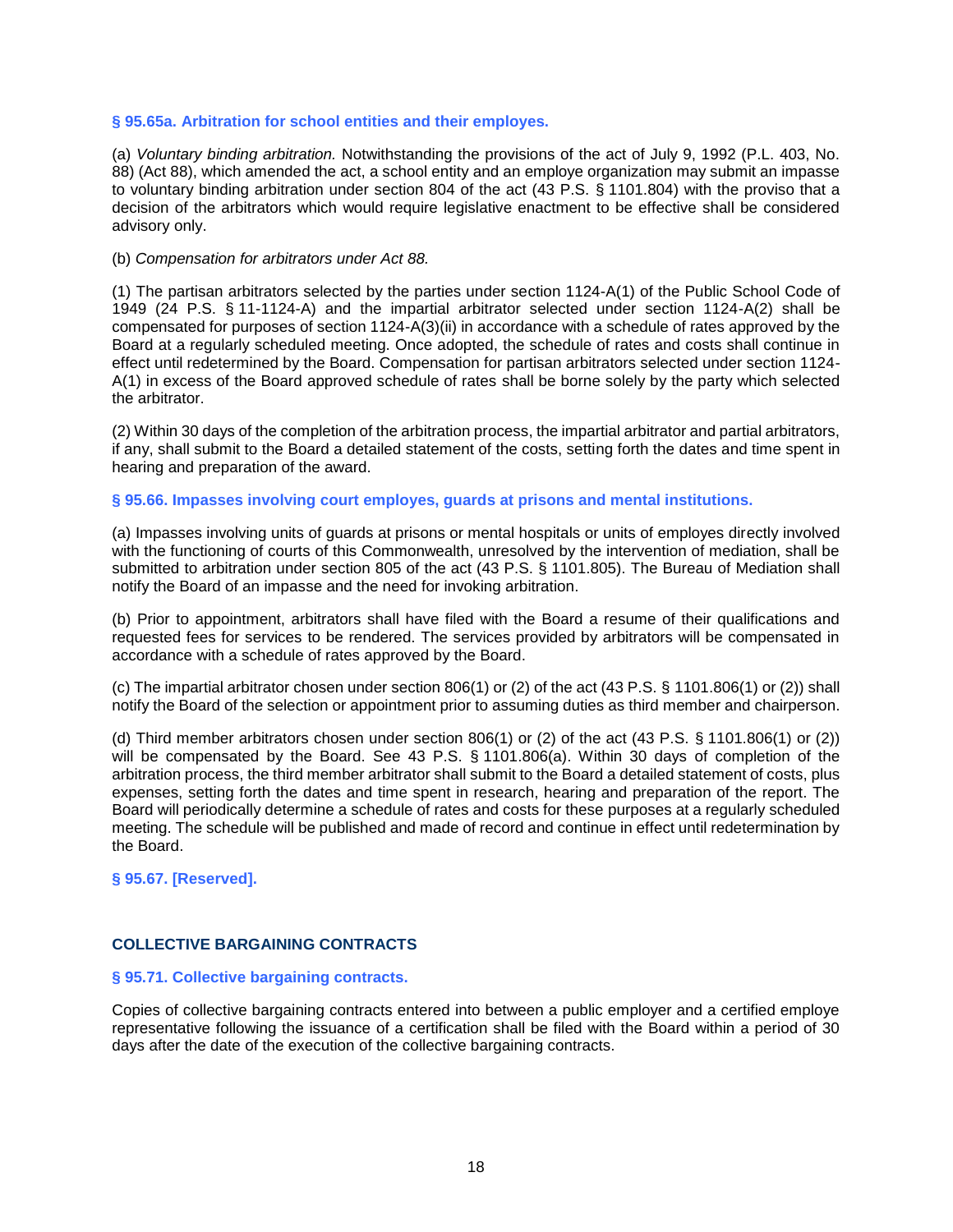## **AUTHORITY OF SECRETARY AND EXECUTIVE DIRECTOR<sup>2</sup>**

#### <span id="page-21-0"></span>**§ 95.81. Authority of Secretary and Executive Director.**

(a) The Secretary of the Board or the Executive Director of the Board will have authority to issue notices or orders of the Board and to certify copies of all papers and documents which are a part of the files or records of the Board.

(b) The Secretary of the Board or the Executive Director of the Board will have authority to issue orders directing and fixing time and place of initial hearings in representation cases and to issue orders directing and fixing time and place of initial hearings regarding objections and exceptions to the Board's conduct of a representation election.

(c) The Secretary of the Board or the Executive Director of the Board will have authority to determine whether complaints will issue in unfair practice cases.

(d) At any time subsequent to the issuance of a complaint and prior to the issuance of a proposed decision under § 95.91(k)(1) (relating to hearings), the Secretary of the Board or the Executive Director of the Board will have the authority to hold in abeyance or rescind complaints and to dismiss unfair practice charges upon failure of the charging party to show cause, upon request by the Secretary of the Board or the Executive Director of the Board, why further proceedings are required to effectuate the policies of the act.

## **PROVISIONS FOR FORMAL PROCEEDINGS**

#### <span id="page-21-1"></span>**§ 95.91. Hearings.**

ı.

(a) Hearings shall be open to the public unless otherwise ordered by the Board.

(b) Hearings shall be conducted by a hearing examiner designated by the Board. During the course of the proceeding, the Board may designate a new hearing examiner to take the place of the hearing examiner previously designated to conduct the hearing.

(c) The transcript of the testimony in hearings will become part of the record if no objections to the transcript are filed with the Board within 15 days after its deposit in the United States mail. The postmark shall be conclusive evidence of the date of mailing. Objections shall specify the matter objected to and the relief sought. The Board may order a hearing on the objections. The Board will make an order that may be necessary to conform the transcript to the occurrences at the hearing; and the conformed transcript will then be certified by the official stenographer, will be filed of record in the case, will be treated as official and part of the record for purposes of review upon appeal, and will be considered as *prima facie* accurate whenever thereafter offered in evidence.

(d) Motions made during a hearing and objections with respect to the conduct of a hearing, including objections to the introduction of evidence, shall be stated orally and shall be included in the stenographic report of the hearing. Final argument shall not be included in the stenographic report unless the hearing examiner shall so direct.

(e) If a motion to dismiss or preliminary objections challenging the jurisdiction of the Board are advanced, the hearing may be limited to testimony and evidence relating thereto prior to proceeding with testimony on the merits.

<sup>&</sup>lt;sup>2</sup> Note that the rules have not been formally amended to reflect that the Board no longer employs an Executive Director; the Secretary of the Board fulfills these enumerated duties.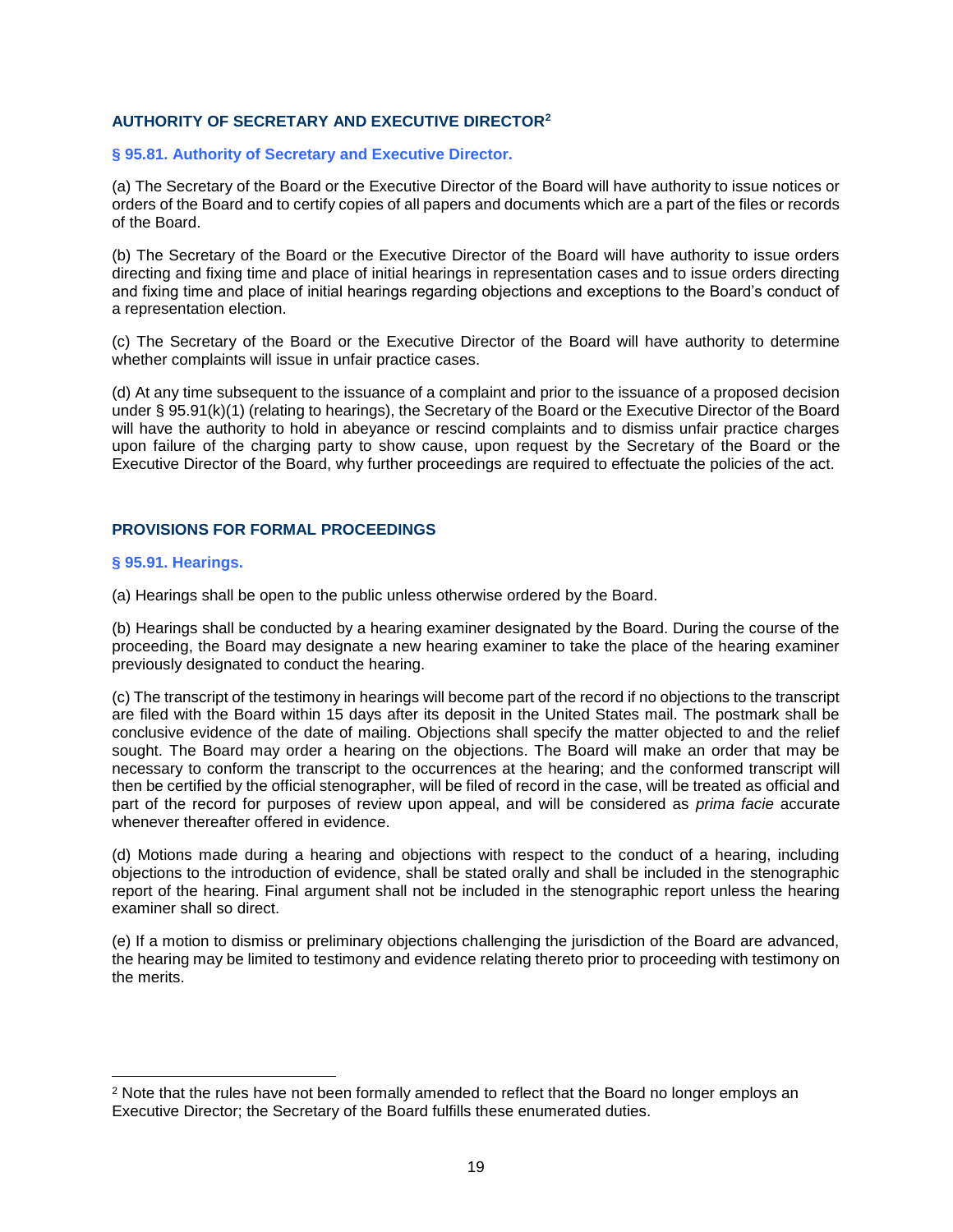(f) The hearing examiner shall have full authority to control the conduct and procedure of the hearing and the record thereof, to admit or exclude testimony or other evidence, and to rule upon motions and objections subject to review by the Board.

(g) The hearing examiner shall see that a full inquiry is made into the matters in issue and to obtain a complete record of facts necessary for a fair determination of the issues by the Board.

(h) The hearing examiner may do any of the following:

- (1) Call and examine witnesses.
- (2) Direct the production of papers or other matter present in the hearing room.
- (3) Exclude irrelevant or immaterial testimony.
- (4) Introduce documentary or other evidence.
- (5) Take action during the progress of a hearing which will properly effectuate the policy of the act.

(i) At a hearing, parties shall have the right to call, examine and cross-examine witnesses and to introduce documentary or other evidence subject to the rulings of the hearing examiner.

(j) Concerning briefs and oral arguments the hearing examiner shall set the time required for the filing of briefs. A party filing a brief shall file the original with the hearing examiner and four copies with the Board, concurrently serving one copy on each other party to the hearing. Briefs shall be accompanied by a certificate of service.

(k) Proposed decision or recommendation shall be issued as follows:

(1) *Unfair practice and unit clarification proceedings.* After the close of the formal hearing, if any, the hearing examiner or Board agent conducting the hearing shall issue a proposed decision or may submit the record of the case to the Board for decision under instructions, if any, from the Board. The proposed decision shall be in writing and shall contain a statement of the case, findings of fact, conclusions of law and the order. The hearing examiner or Board agent shall cause a copy of the proposed decision to be served upon the parties.

(2) *Representation proceedings.* Proposed decision or recommendation shall be issued as follows for representation proceedings:

(i) *Hearing examiner recommendations.* After the close of the formal hearing in representation proceedings, the hearing examiner or Board agent conducting the hearing shall submit his recommendations and record to the Board Representative of the Board designated for the purpose of review of representation cases. The Board Representative will be designated by the Board at a regular meeting of the Board and the designation will be recorded in the minutes of the Board meeting.

(ii) *Board Representative.* Upon receipt of the recommendation and record of the hearing examiner the Board Representative shall adopt, reject or modify the recommendation and shall be authorized to issue and cause to be served on the parties an order directing an election or other appropriate action. A decision or order of the Board Representative shall set forth the findings of fact, conclusions of law, discussion and order or direction and shall be subject only to the filing of a request for review with the Board.

(iii) *Request for review.* Prior to the conduct of a representation election, an aggrieved party may file a written request for review with the Board accompanied by a statement of service. A request for review will be granted only where the order or direction of the Board Representative is clearly erroneous and prejudicially affects the rights of the party seeking review. The filing of a request for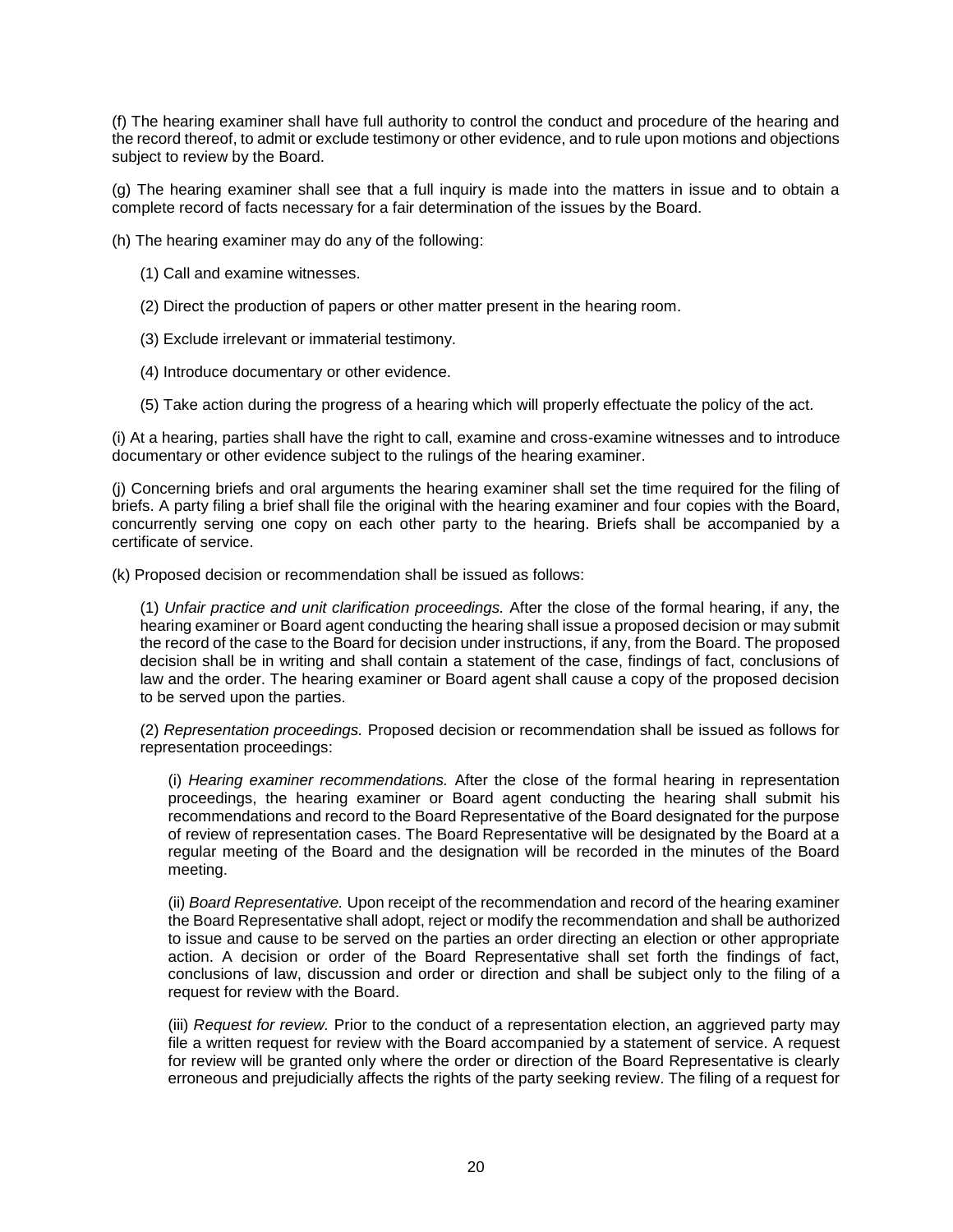review with the Board will not operate, unless otherwise ordered by the Board, as a stay of any order or direction of the Board Representative.

(A) A request for review must be a self-contained document enabling the Board to rule on the basis of its contents.

(B) A party may file with the Board a timely statement in opposition to a request for review prior to the conduct of a representation election accompanied by a statement of service.

(l) Subsection (b) supplements 1 Pa. Code § 35.185 (relating to designation of presiding officers); subsections (f) and (h) supplement 1 Pa. Code § 35.187 (relating to authority delegated to presiding officers); and subsection (i) supplements 1 Pa. Code § 35.126 (relating to presentation by the parties). Subsection (c) supersedes 1 Pa. Code §§ 35.131 and 35.132 (relating to recording of proceedings; and transcript corrections); subsection (d) supersedes 1 Pa. Code §§ 35.131 and 35.178 (relating to recording of proceedings; and presentation of motions); subsection (j) supersedes 1 Pa. Code § 35.221 (relating to briefs and oral argument in absence of proposed report); and subsection (k) supersedes 1 Pa. Code § 35.202 (relating to proceedings in which proposed reports are prepared).

### **§ 95.92. Contemptuous conduct.**

(a) Contemptuous conduct shall be ground for exclusion from the hearing, and the refusal of a witness to answer questions which have been ruled to be proper shall be ground for striking out all testimony previously given by the witness on related matters. Misconduct of an aggravated character, when engaged in by an attorney or other representative of a party, shall be ground, after due notice and hearing, for suspension or disbarment by the Board from further practice before it.

(b) Subsection (a) supersedes 1 Pa. Code §§ 31.27 and 31.28 (relating to contemptuous conduct; and suspension and disbarment).

### **§ 95.93. [Reserved].**

### **§ 95.94. Depositions.**

(a) Witnesses at hearings shall be examined orally under oath or affirmation, and a record of the proceeding shall be made and kept by the Board. If a witness resides outside this Commonwealth or through illness or other cause is unable to testify before the Board, its members or hearing examiner conducting the hearing or investigation, his testimony may, upon application, be taken by deposition.

(b) Applications to take depositions under this section shall be in writing or may be made orally at a hearing. The application shall set forth the reasons why the depositions should be taken, the name and post office address with zip code of the witness, and the time and place proposed for the taking of the deposition. The Board, any of its members or hearing examiner, as the case may be, may, upon the application, issue an order allowing the taking of the deposition. The order shall be served on the parties. The deposition may be taken before an officer authorized to administer oaths by the laws of the Commonwealth or of the United States or of the place where the examination is held, including an agent of the Board authorized to administer oaths.

(c) During the depositions, objections to questions or evidence shall be deemed waived unless made at the examination of the witness. The officer may not rule upon objections but shall note them on the deposition. The testimony shall be subscribed by the witness in the presence of the officer who shall attach his certificate stating that the witness was sworn or affirmed by him, that the deposition is a true record of the testimony and exhibits given by the witness, and that the officer is not of counsel or attorney to any of the parties nor interested in the outcome of the proceeding or investigation. If the deposition is not signed by the witness because he is ill, dead, cannot be found or refuses to sign it, that fact shall be included in the certificate of the officer and the deposition may then be used as fully as though signed. The officer shall immediately deliver an original and a copy of the transcript, together with his certificate, in person or by United States mail to the Board, its members or hearing examiner, as the case may be. The hearing examiner shall rule upon the admissibility of the deposition or any part of the deposition.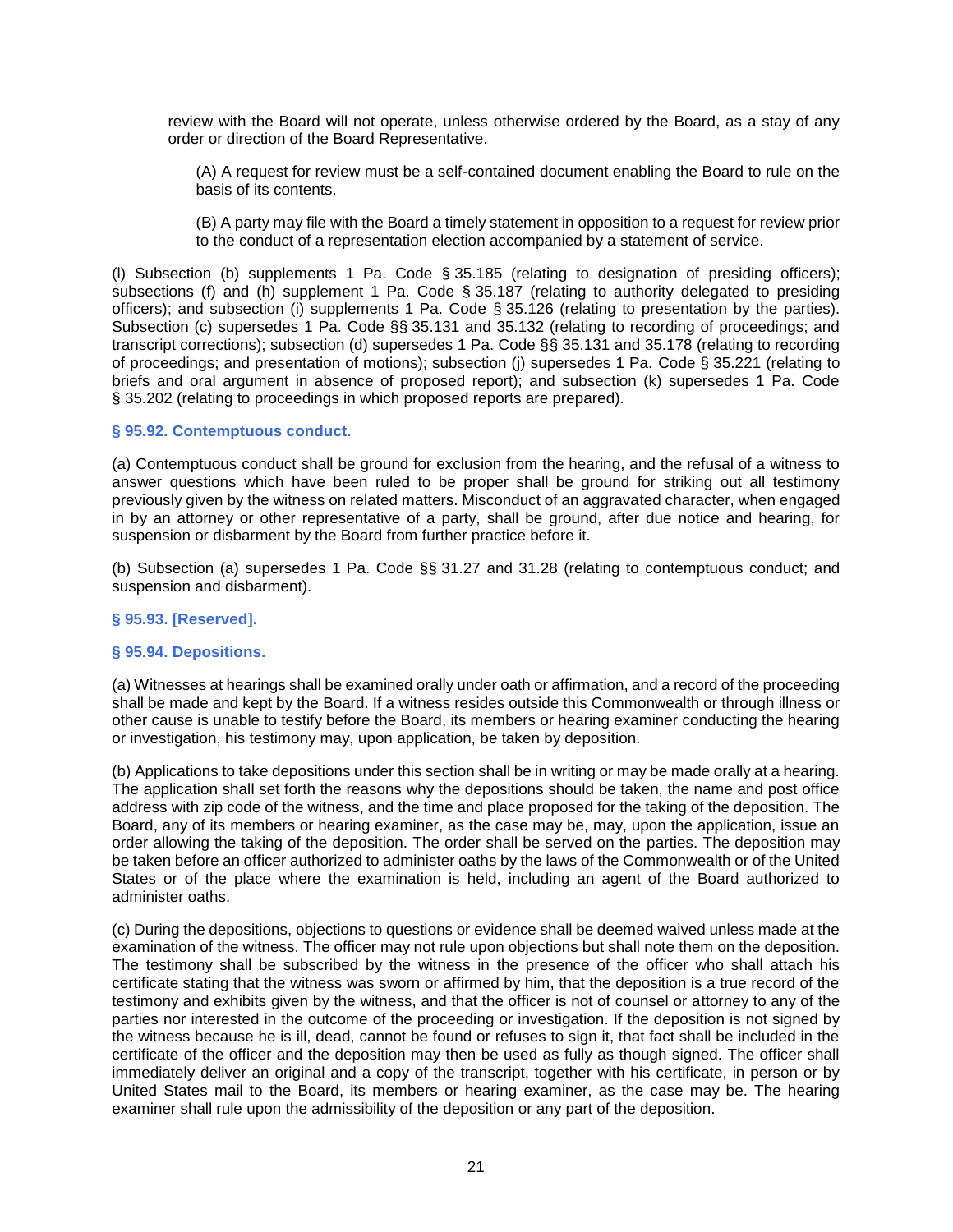(d) Errors or irregularities in compliance with this section shall be deemed waived unless a motion to suppress the deposition or some part of it is made with reasonable promptness after the defect is ascertained or, with due diligence, might have been ascertained.

(e) Subsection (a) supersedes 1 Pa. Code §§ 35.137 and 35.145 (relating to oral examination; and depositions); subsection (b) supersedes 1 Pa. Code §§ 35.146 and 35.147 (relating to notice and application; and authorization of taking deposition); subsection (c) supersedes 1 Pa. Code § 35.150 (relating to scope and conduct of examination).

### **§ 95.95. Witnesses and subpoenas.**

(a) Witness and mileage fees shall be paid by the party at whose instance the witnesses are called, which fees shall be the same as those paid in the courts of the Commonwealth. Subpoenas shall be issued and enforced in accordance with the act.

(b) Subsection (a) supersedes the provisions of 1 Pa. Code § 35.139 (relating to fees of witnesses) and supplements 1 Pa. Code § 35.142 (relating to subpoenas).

#### **§ 95.96. Exceptions.**

(a) No exceptions may be filed to orders directing elections issued by the Board Representative under § 95.91(k)(2) (relating to hearings), orders directing the canvassing of challenged ballots, final orders or procedural orders of the Board or its designated agents.

(b) When an election has been held, the Board Representative will issue a nisi decision and order stating findings on the conduct and results of the election and will certify the representative that has been designated, certify the results of the election or issue another appropriate order as the facts of the case may warrant.

#### **§ 95.97. Motions for withdrawal.**

(a) Motions for withdrawal of charges or petitions made before or after hearing and based upon settlements between employers, employes or their respective representatives, will not be considered unless filed with the Secretary of the Board in writing or otherwise of record; and, if requested by the Secretary of the Board, the reasons for withdrawal shall be stated.

(b) Motions for withdrawal of charges or petitions may be made orally during the progress of a hearing. The reasons for withdrawal, if requested by the hearing examiner, shall be stated on the record. The decision on the motions will be reserved for the Secretary of the Board.

(c) A charge or petition may not be withdrawn without the consent of the Secretary of the Board.

(d) Subsections (a)—(c) supersede 1 Pa. Code § 35.51 (relating to withdrawal of pleadings).

### **§ 95.98. Decisions of the Board.**

(a) *Exceptions to a hearing examiner decision.* Filing of statements of exceptions to a hearing examiner decision will be as follows:

(1) A party may file with the Board within 20-calendar days of the date of issuance with the Board an original of a statement of exceptions and a supporting brief to a proposed decision issued under § 95.91(k)(1) (relating to hearings) or a nisi order issued under § 95.96(b) (relating to exceptions) certifying a representative or the results of an election. Exceptions will be deemed filed in accordance with § 93.12 (relating to service and filing of papers) or § 95.42 (relating to filing of papers), or on the date deposited in the United States mail, as shown on a United States Postal Form 3817 Certificate of Mailing enclosed with the statement of exceptions. The statement of exceptions shall: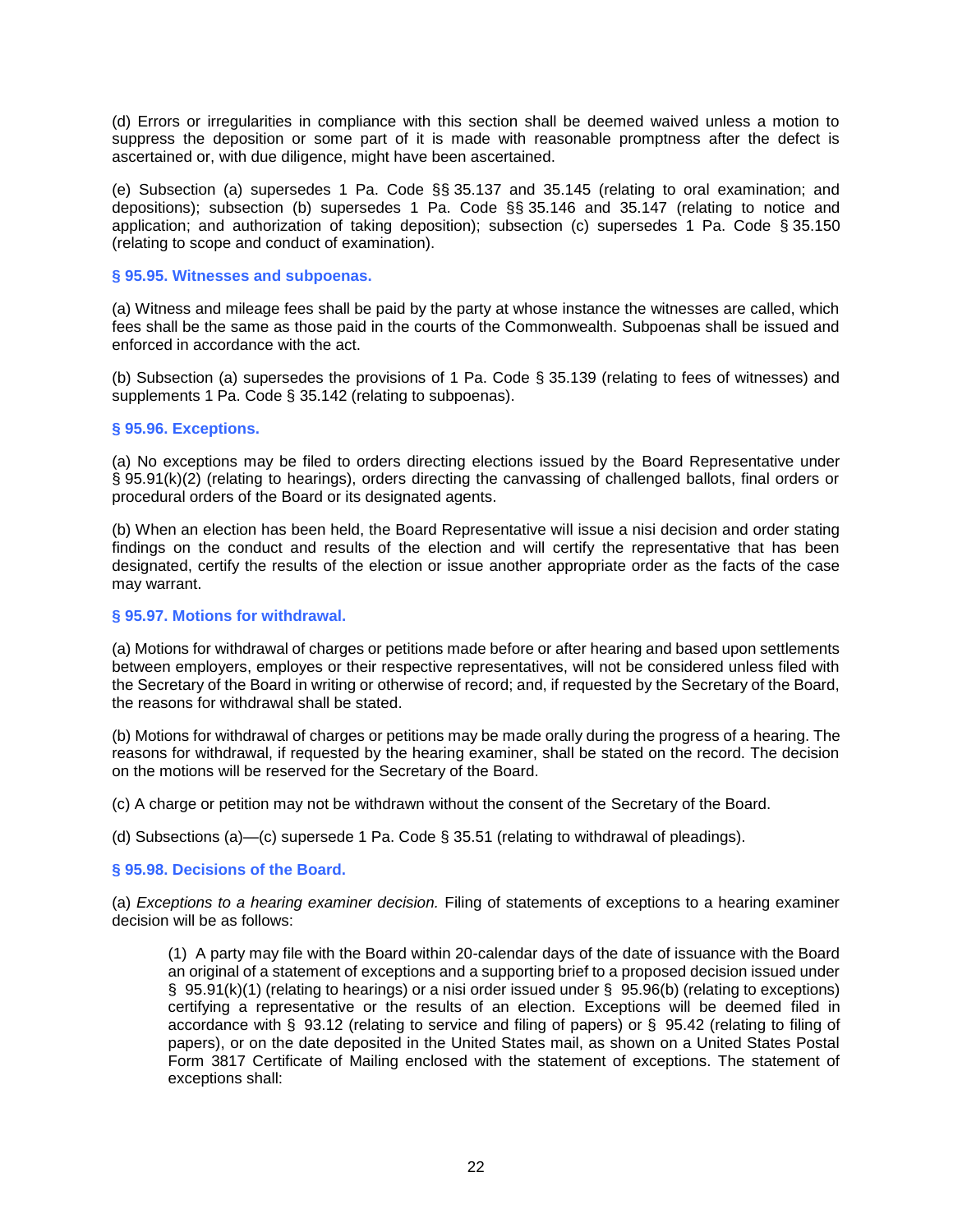(i) State the specific issues of procedure, fact or law, or other portion of the proposed decision to which each exception is taken.

(ii) Identify the page or part of the decision to which each exception is taken.

(iii) Where possible, designate by page citation or exhibit number the portions of the record relied upon for each exception.

(iv) State the grounds for each exception.

(2) No reference may be made in the statement of exceptions to any matter not contained in the record of the case.

(3) An exception not specifically raised shall be waived.

(4) The party shall, concurrent with its filing of the statement of exceptions and supporting brief, serve a copy of the same upon each party to the proceeding. Proof of service shall be filed with the Board.

(b) *Failure to file exceptions.* When no exceptions are filed to a proposed decision, it will become final upon the expiration of 20-calendar days from the date of issuance.

(c) *Response to exceptions*. Within 20-calendar days following the date of receipt of the statement of exceptions and supporting brief, a party may file a response to the statement of exceptions and a supporting brief with the Board. Copies of these documents shall be served concurrently on each party, and proof of service shall be filed with the Board.

(d) *Review on Board's own motion.* The Board may, on its own motion, decide to review the proposed decision within 20-calendar days following the date of issuance of the decision. Notice of the Board's review will be entered on the docket; notice of the Board's review will be served on parties of record; and an opportunity to present briefs will be provided to all parties.

(e) *Oral argument on exceptions.* A party desiring to argue orally before the Board regarding exceptions to a decision shall file with the statement of exceptions or the response to the statement of exceptions a written request stating the reasons for the request. Upon the request or its own motion the Board may direct oral argument.

(f) *Decision of the Board.* The Board may do any of the following:

- (1) Issue a final order adopting, modifying or reversing the prior decision.
- (2) Reopen the record for the taking of further testimony and evidence.
- (3) Take other action it deems proper.

(g) *Reconsideration of Board decisions.* Decisions of the Board will be reconsidered under the following circumstances:

(1) A motion for reconsideration need not be filed to exhaust administrative remedies.

(2) A party to a decision of the Board may, because of extraordinary circumstances, file a request to reconsider the decision with the Board within 7-calendar days following the date of service of the decision. The party shall state with specificity the grounds claimed and, where applicable, shall specify the page of the record relied upon. A copy of the request shall have been actually served upon each party of record prior to filing the request, and a statement of the service shall accompany the request. A party shall have 5-calendar days from actual service to file a response with the Board. ''Actual service,'' as used in this paragraph, means actual receipt by the party or his agent. The filing of a request for reconsideration will not operate to stay the effectiveness of a decision of the Board unless otherwise ordered by the Board.